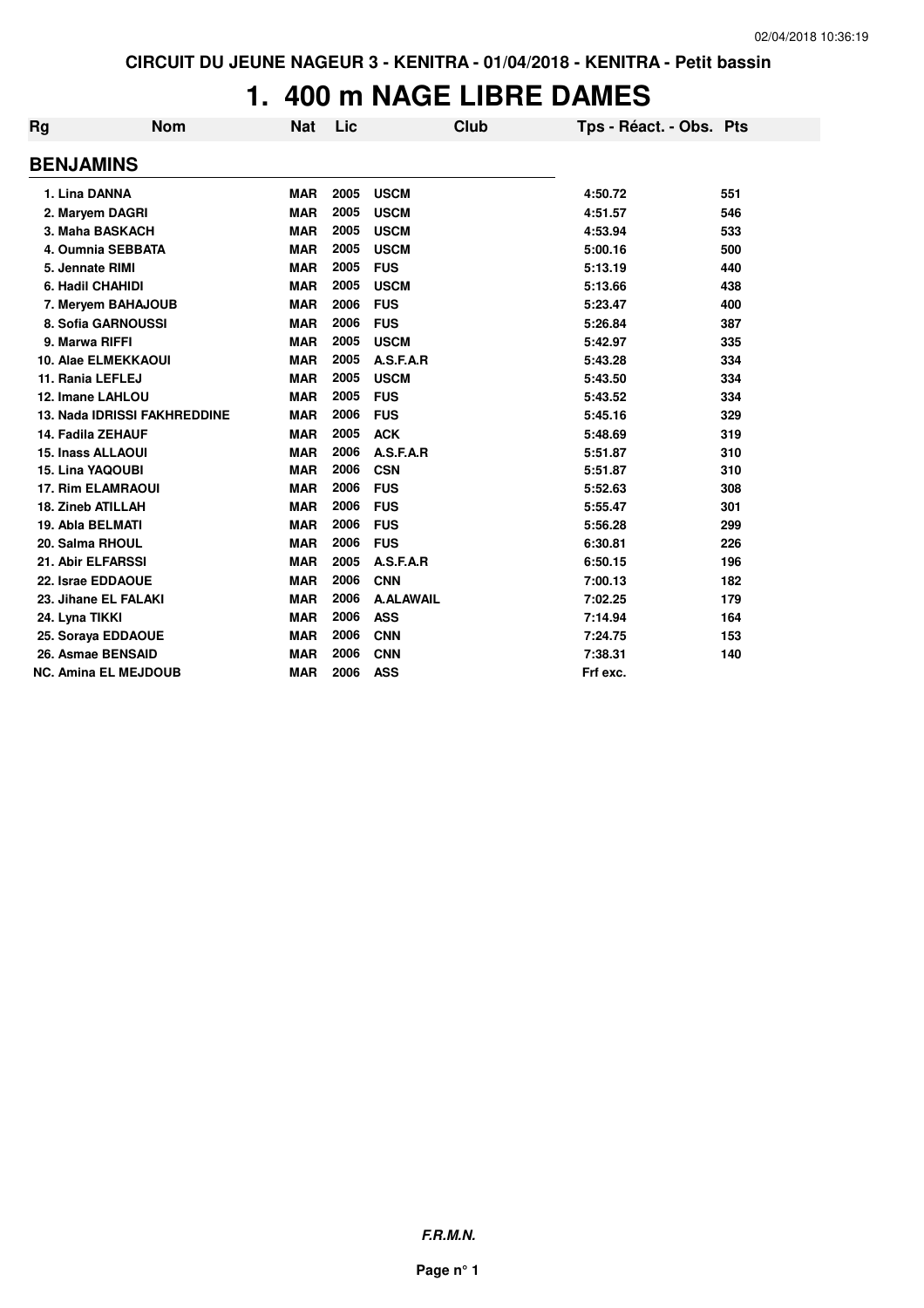### **2. 100 m NAGE LIBRE MESSIEURS**

| Rg                                               | <b>Nom</b>                              | <b>Nat</b>               | Lic          |                           | <b>Club</b> | Tps - Réact. - Obs. Pts |            |
|--------------------------------------------------|-----------------------------------------|--------------------------|--------------|---------------------------|-------------|-------------------------|------------|
| <b>BENJAMINS</b>                                 |                                         |                          |              |                           |             |                         |            |
| 1. Mohamed Sami ZEMZAMI                          |                                         | <b>MAR</b>               | 2005         | <b>USCM</b>               |             | 1:00.59                 | 464        |
| 2. Marwane SEBBATA                               |                                         | <b>MAR</b>               | 2006         | <b>USCM</b>               |             | 1:00.94                 | 456        |
| 3. Said CHAHINE                                  |                                         | <b>MAR</b>               | 2005         | <b>USCM</b>               |             | 1:02.56                 | 421        |
| 4. Ayman BOUCETTA                                |                                         | <b>MAR</b>               | 2005         | <b>CNN</b>                |             | 1:04.29                 | 388        |
| 5. Adam BOURZINE                                 |                                         | <b>MAR</b>               | 2005         | <b>USCM</b>               |             | 1:04.59                 | 383        |
| 6. Aymane BOUZAIDI                               |                                         | <b>MAR</b>               | 2005         | <b>CSN</b>                |             | 1:05.04                 | 375        |
| 7. Hamza KAMAL                                   |                                         | <b>MAR</b>               | 2006         | <b>USCM</b>               |             | 1:05.10                 | 374        |
| 8. Yassine SEBBATA                               |                                         | <b>MAR</b>               | 2006         | <b>ASS</b>                |             | 1:05.31                 | 370        |
| 9. Jad KHERBOUCHE                                |                                         | <b>MAR</b>               | 2006         | <b>ACK</b>                |             | 1:06.97                 | 343        |
| 10. Akram NEJJAR                                 |                                         | <b>MAR</b>               | 2006         | <b>USCM</b>               |             | 1:08.06                 | 327        |
| 11. Sami KASMI                                   |                                         | <b>MAR</b>               | 2005         | <b>FUS</b>                |             | 1:08.07                 | 327        |
| 12. Ahmed Rayane ELYACOUTI                       |                                         | <b>MAR</b>               | 2005         | <b>USCM</b>               |             | 1:08.75                 | 317        |
| <b>13. Yassir EL MADANI</b>                      |                                         | <b>MAR</b>               | 2005         | <b>FUS</b>                |             | 1:09.57                 | 306        |
| 14. Yahya TOURABI                                |                                         | <b>MAR</b>               | 2005         | <b>FUS</b>                |             | 1:11.10                 | 287        |
| 15. Samy BENCHEBBA                               |                                         | <b>MAR</b>               | 2006         | <b>USCM</b>               |             | 1:12.13                 | 275        |
| 16. Mehdi REFFASS                                |                                         | <b>MAR</b>               | 2005         | <b>CNN</b>                |             | 1:12.59                 | 269        |
| <b>17. Omar BENMOUSSA</b>                        |                                         | <b>MAR</b>               | 2006         | <b>USCM</b>               |             | 1:12.62                 | 269        |
| 18. Ilyass BERRADA                               |                                         | <b>MAR</b>               | 2005         | <b>FUS</b>                |             | 1:12.66                 | 269        |
| <b>19. Asaad BOULMAKOUL</b>                      |                                         | <b>MAR</b>               | 2006         | <b>ASS</b>                |             | 1:14.84                 | 246        |
| 20. Hamza FILALI                                 |                                         | <b>MAR</b>               | 2006         | <b>USCM</b>               |             | 1:15.19                 | 242        |
| 21. Ali ELKHALIL                                 |                                         | <b>MAR</b>               | 2006         | <b>FUS</b>                |             | 1:16.37                 | 231        |
| 22. Jade KISSAMI                                 |                                         | <b>MAR</b>               | 2006         | <b>FUS</b>                |             | 1:17.00                 | 226        |
| 23. Hamza FOUKAHY                                |                                         | <b>MAR</b>               | 2006         | <b>FUS</b>                |             | 1:17.10                 | 225        |
| 24. Youssef BEKKAOUI                             |                                         | <b>MAR</b>               | 2006         | <b>ASS</b>                |             | 1:17.40                 | 222        |
| 25. Ahmed AIT BARGACH                            |                                         | <b>MAR</b>               | 2005         | <b>ASS</b>                |             | 1:17.62                 | 220        |
| 26. Ahmed Yassine SEYAR                          |                                         | <b>MAR</b>               | 2006         | <b>ASS</b>                |             | 1:18.47                 | 213        |
| 27. Youssef EL HARRAK                            |                                         | <b>MAR</b>               | 2005         | <b>CNN</b>                |             | 1:19.87                 | 202        |
| 28. Wael KABIRI                                  |                                         | <b>MAR</b>               | 2005         | <b>ASS</b>                |             | 1:20.60                 | 197        |
| 29. Yassine MIFTAH                               |                                         | <b>MAR</b>               | 2006         | <b>CNN</b>                |             | 1:21.53                 | 190        |
| <b>30. Mohamed SAHTARI</b>                       |                                         | <b>MAR</b>               | 2005         | <b>KAC</b>                |             | 1:22.62                 | 183        |
| 31. Mohammed ELHARRAK                            |                                         | <b>MAR</b>               | 2006         | <b>ASS</b>                |             | 1:22.90                 | 181        |
| 32. Omar BOUGOTAYA                               |                                         | <b>MAR</b>               | 2006         | A.S.F.A.R                 |             | 1:23.58                 | 176        |
| <b>32. Youssef OUTAHAJALA</b>                    |                                         | MAR                      | 2006         | <b>CNN</b>                |             | 1:23.58                 | 176        |
| 34. Faris BOUKDIR                                |                                         | <b>MAR</b>               | 2006         | <b>KAC</b>                |             | 1:24.40                 | 171        |
| 35. Omar MOUMINA                                 |                                         | MAR                      | 2006         | <b>FUS</b>                |             | 1:24.41                 | 171        |
| 36. Mohamed Yahya HOUSNI                         |                                         | <b>MAR</b>               | 2006         | <b>ACK</b>                |             | 1:25.16                 | 167        |
| 37. Ahmed Reyane MESKINI                         |                                         | <b>MAR</b>               | 2005         | <b>USCM</b>               |             | 1:25.59                 | 164        |
| 38. Adam LAHDAID                                 |                                         | MAR                      | 2006         | <b>CNN</b>                |             | 1:26.19                 | 161        |
| 39. Reda NADIR                                   |                                         | <b>MAR</b>               | 2006         | <b>ASS</b>                |             | 1:27.22                 | 155        |
| 40. Othmane ANEB                                 |                                         | <b>MAR</b>               | 2006         | <b>KAC</b>                |             | 1:27.87                 | 152        |
| 41. Rayane ZOUR                                  |                                         | <b>MAR</b>               | 2005         | A.S.F.A.R                 |             | 1:28.88                 | 147        |
| 42. Aymane BERRAHMA                              |                                         | MAR                      | 2005         | <b>ASS</b>                |             | 1:29.06                 | 146        |
| <b>43. Nizar HARTOUT</b>                         |                                         | <b>MAR</b>               | 2006         | <b>CSN</b>                |             | 1:29.88                 | 142        |
| 44. Houmam IALLATEN                              |                                         | <b>MAR</b>               | 2006         | <b>CNN</b>                |             | 1:30.00                 | 141        |
| 45. Aymen BECHTER                                |                                         | <b>MAR</b>               | 2006<br>2006 | <b>CSN</b>                |             | 1:31.10                 | 136        |
| 46. Chihab CHAHABOUN                             |                                         | <b>MAR</b>               | 2005         | KAC                       |             | 1:31.47                 | 134        |
| 47. Ahmed SABOUNJI                               |                                         | <b>MAR</b>               | 2006         | <b>CNN</b>                |             | 1:33.00                 | 128        |
| 48. Nassim HATTA<br><b>49. Younes OUTAHAJALA</b> |                                         | <b>MAR</b><br><b>MAR</b> | 2006         | <b>CSN</b>                |             | 1:33.03                 | 128<br>128 |
| 50. BAKR THAMI ALAMI                             |                                         | <b>MAR</b>               | 2006         | <b>CNN</b><br><b>USCM</b> |             | 1:33.07                 | 125        |
|                                                  |                                         |                          | 2006         |                           |             | 1:33.75                 |            |
| 51. Ilyas CHAKKOURI                              |                                         | <b>MAR</b><br><b>MAR</b> | 2006         | <b>A.ALAWAIL</b>          |             | 1:34.31                 | 123<br>121 |
| 52. Rayane AIT ALI<br>53. Ryad MALKI             |                                         | <b>MAR</b>               | 2006         | <b>CNN</b>                |             | 1:34.59                 | 121        |
| 54. Mohamed Souhail ABBOUD                       |                                         | <b>MAR</b>               | 2005         | <b>CNN</b><br><b>ASS</b>  |             | 1:34.66                 | 121        |
|                                                  | 55. Mohamed Aymane SGHIOURI IDRISSI MAR |                          | 2006         | <b>CNN</b>                |             | 1:34.81<br>1:34.93      | 120        |
| 56. Zakaria FATIH                                |                                         | <b>MAR</b>               | 2006         | A.S.F.A.R                 |             | 1:35.12                 | 119        |
|                                                  |                                         |                          |              |                           |             |                         |            |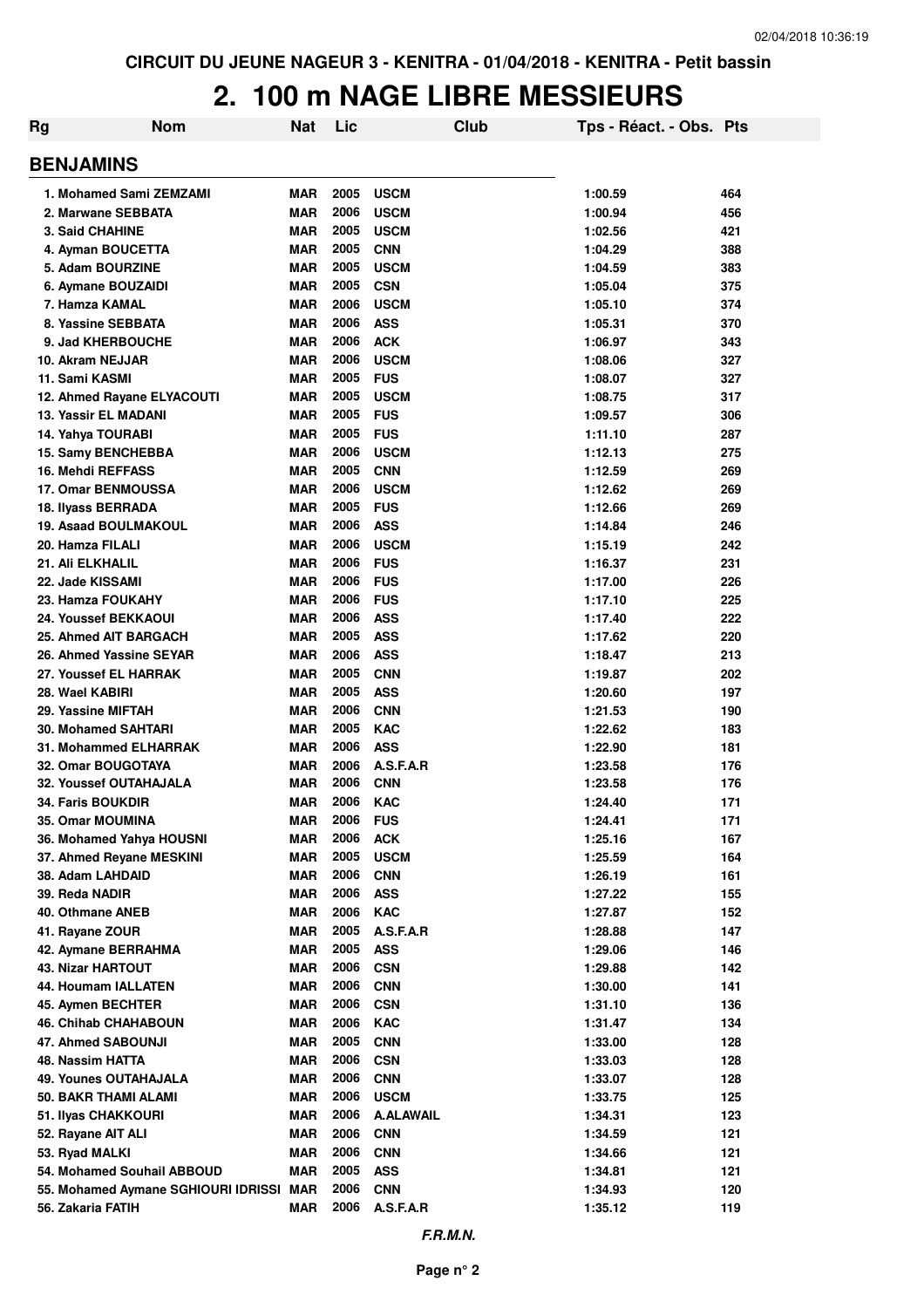# **2. 100 m NAGE LIBRE MESSIEURS**

| Rg                      | <b>Nom</b>                 | <b>Nat</b> | Lic  | Club             | Tps - Réact. - Obs. Pts |     |
|-------------------------|----------------------------|------------|------|------------------|-------------------------|-----|
| <b>BENJAMINS</b>        |                            |            |      |                  |                         |     |
|                         | 57. Mohammed ELHACHEMI     | <b>MAR</b> | 2006 | <b>ASS</b>       | 1:37.28                 | 112 |
|                         | 58. Adnan AHRRAM           | MAR        | 2006 | <b>A.ALAWAIL</b> | 1:39.34                 | 105 |
|                         | 59. Mohammed Taha CHARKI   | <b>MAR</b> | 2005 | <b>CNN</b>       | 1:41.11                 | 99  |
|                         | 60. Chahine HAMDANE        | MAR        | 2005 | <b>CNN</b>       | 1:41.12                 | 99  |
|                         | 61. Mohamed Ziyad BOUTALEB | <b>MAR</b> | 2006 | <b>ASS</b>       | 1:44.19                 | 91  |
| 62. Yazid EL HAJJI      |                            | <b>MAR</b> | 2005 | <b>CNN</b>       | 1:47.10                 | 84  |
|                         | 63. Ahmed Amine DAHMANI    | <b>MAR</b> | 2006 | <b>A.ALAWAIL</b> | 1:47.37                 | 83  |
|                         | 64. Mohamed Souhaib NOUIGA | <b>MAR</b> | 2006 | <b>CNK</b>       | 1:58.44                 | 62  |
| 65. Bilal NOUIGA        |                            | <b>MAR</b> | 2005 | <b>CNK</b>       | 2:08.00                 | 49  |
| <b>NC. Rayane RHAZI</b> |                            | <b>MAR</b> | 2006 | <b>ACK</b>       | Frf exc.                |     |
|                         | <b>NC. Sami LAMRHARI</b>   | <b>MAR</b> | 2006 | <b>ACK</b>       | Frf exc.                |     |
| <b>NC. Anas QEFFAF</b>  |                            | <b>MAR</b> | 2005 | <b>CSN</b>       | Frf n.d.                |     |
| <b>NC. Bilal CHRAKH</b> |                            | MAR        | 2006 | <b>CSN</b>       | Frf n.d.                |     |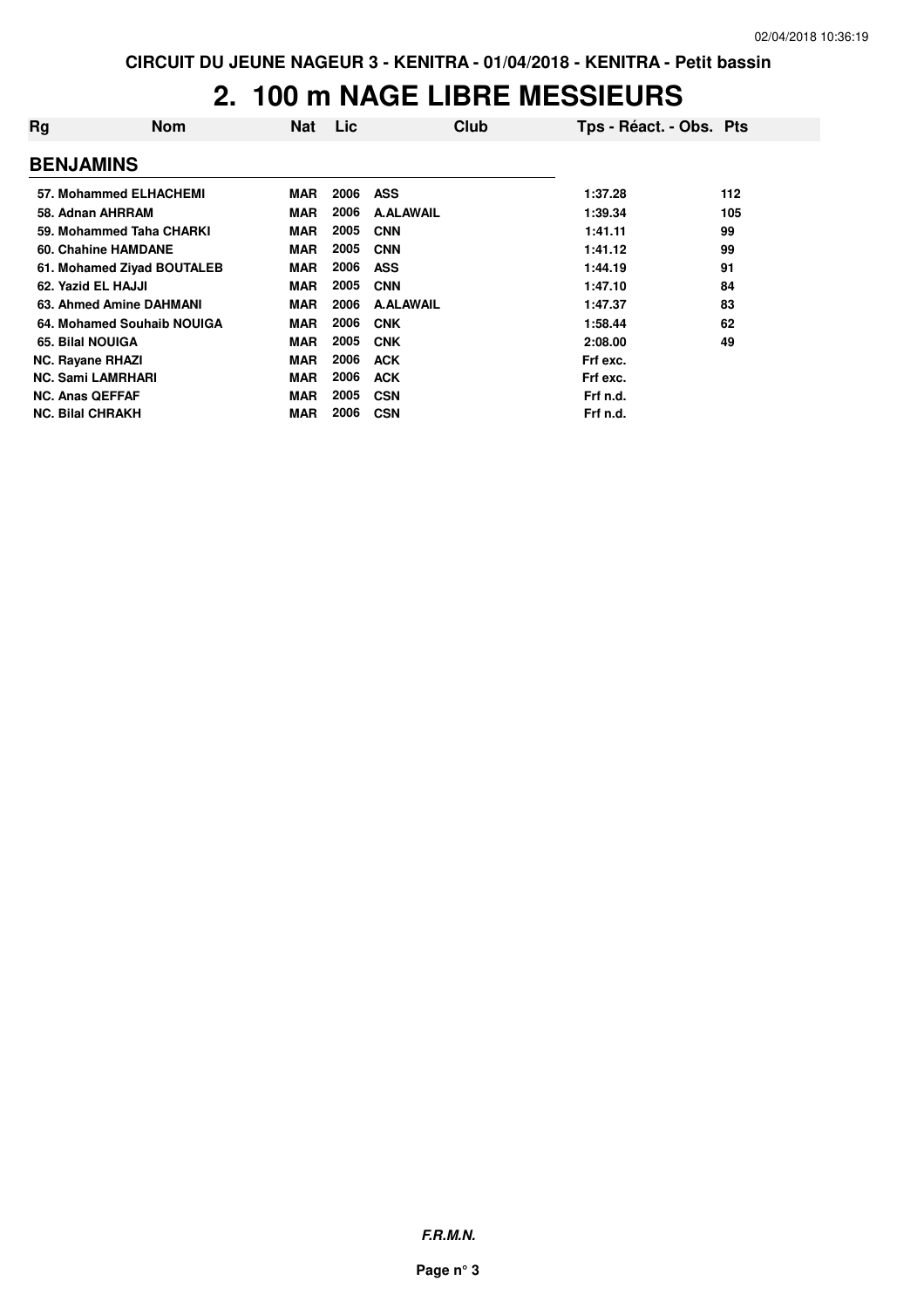## **3. 200 m NAGE LIBRE MESSIEURS**

| Rg | <b>Nom</b>                         | <b>Nat</b> | Lic  | Club             | Tps - Réact. - Obs. Pts |     |
|----|------------------------------------|------------|------|------------------|-------------------------|-----|
|    | <b>POUSSINS</b>                    |            |      |                  |                         |     |
|    | 1. Akram SAADANI                   | <b>MAR</b> | 2008 | <b>USCM</b>      | 2:39.56                 | 261 |
|    | 2. Youssef GABOUNE                 | <b>MAR</b> | 2007 | <b>FUS</b>       | 2:43.40                 | 243 |
|    | 3. Sami EL ANOUAR                  | <b>MAR</b> | 2007 | <b>USCM</b>      | 2:44.37                 | 238 |
|    | 4. Noamane EL MECHRAFI             | <b>MAR</b> | 2008 | <b>USCM</b>      | 2:45.00                 | 236 |
|    | 5. Omar EL AMRAOUI                 | <b>MAR</b> | 2007 | <b>USCM</b>      | 2:47.28                 | 226 |
|    | 6. Hamza EL MKHENTAR               | <b>MAR</b> | 2007 | <b>USCM</b>      | 2:49.18                 | 219 |
|    | 7. Zaid ZNAIDI                     | <b>MAR</b> | 2007 | <b>USCM</b>      | 2:52.90                 | 205 |
|    | 8. Adib BOUAYAD                    | <b>MAR</b> | 2007 | <b>USCM</b>      | 2:56.03                 | 194 |
|    | 9. Mohamed Naji TOUIMI BENJELLOUN  | <b>MAR</b> | 2007 | <b>ASS</b>       | 2:58.31                 | 187 |
|    | 10. Amir FAEDDA                    | <b>MAR</b> | 2007 | <b>FUS</b>       | 2:58.96                 | 185 |
|    | <b>11. Fadi GHOUDANE</b>           | <b>MAR</b> | 2008 | <b>CSN</b>       | 3:00.37                 | 180 |
|    | 12. Amine IDRISSI FAKHREDDINE      | <b>MAR</b> | 2008 | <b>FUS</b>       | 3:01.94                 | 176 |
|    | <b>13. Tarik ZEHAUF</b>            | <b>MAR</b> | 2007 | <b>ACK</b>       | 3:02.09                 | 175 |
|    | 14. Yahia LAAREJ                   | <b>MAR</b> | 2008 | <b>FUS</b>       | 3:05.25                 | 166 |
|    | 15. Jad NOUIRA                     | <b>MAR</b> | 2008 | <b>USCM</b>      | 3:10.94                 | 152 |
|    | <b>16. Youssef KAMAL</b>           | <b>MAR</b> | 2007 | <b>FUS</b>       | 3:11.47                 | 151 |
|    | 17. Jad TNEAMOU                    | <b>MAR</b> | 2007 | <b>CSN</b>       | 3:18.82                 | 135 |
|    | <b>18. Youssef ALAMI</b>           | <b>MAR</b> | 2007 | <b>A.ALAWAIL</b> | 3:19.47                 | 133 |
|    | 19. Adam ELFAHSSI                  | <b>MAR</b> | 2007 | <b>FUS</b>       | 3:20.47                 | 131 |
|    | 20. Assaad Taha SEYAR              | <b>MAR</b> | 2007 | <b>ASS</b>       | 3:20.78                 | 131 |
|    | 21. Mohamed Amine AHAITAF          | <b>MAR</b> | 2007 | <b>A.ALAWAIL</b> | 3:22.68                 | 127 |
|    | 22. Amine BENAHMED                 | <b>MAR</b> | 2008 | <b>FUS</b>       | 3:24.03                 | 124 |
|    | 23. Hamza BOUNAJMA                 | <b>MAR</b> | 2008 | <b>USCM</b>      | 3:24.50                 | 124 |
|    | <b>24. Ali EL HASSANI</b>          | <b>MAR</b> | 2007 | <b>FUS</b>       | 3:28.59                 | 116 |
|    | 25. Youssef MOUSSALIM              | <b>MAR</b> | 2007 | <b>ASS</b>       | 3:30.04                 | 114 |
|    | 26. Walid Mohammed ELBACHA         | <b>MAR</b> | 2008 | <b>FUS</b>       | 3:30.84                 | 113 |
|    | 27. Saad Aymane CHLIHI             | <b>MAR</b> | 2007 | <b>FUS</b>       | 3:30.90                 | 113 |
|    | 28. Abdellah NOUMA                 | <b>MAR</b> | 2008 | <b>FUS</b>       | 3:35.41                 | 106 |
|    | 29. Hassan BEN SLETEN              | <b>MAR</b> | 2008 | <b>USCM</b>      | 3:37.41                 | 103 |
|    | <b>30. Khalil BENAMAR</b>          | <b>MAR</b> | 2008 | <b>USCM</b>      | 3:42.60                 | 96  |
|    | <b>31. Omar EL AMRANI</b>          | <b>MAR</b> | 2007 | <b>FUS</b>       | 3:45.04                 | 93  |
|    | <b>32. Saad TAOURTI</b>            | <b>MAR</b> | 2008 | A.S.F.A.R        | 3:46.91                 | 90  |
|    | 33. Khalil Ibrahim OUHAMMOU        | <b>MAR</b> | 2008 | <b>CNN</b>       | 3:47.68                 | 89  |
|    | 34. Mohamed Yasser KARBAL          | <b>MAR</b> | 2008 | A.S.F.A.R        | 3:58.57                 | 78  |
|    | 35. Bachir BEN SEGHIR              | <b>MAR</b> | 2008 | A.S.F.A.R        | 4:03.38                 | 73  |
|    | <b>36. Ali BOURICH</b>             | <b>MAR</b> | 2008 | A.S.F.A.R        | 4:05.47                 | 71  |
|    | 37. Nasser ZOUR                    | <b>MAR</b> | 2007 | A.S.F.A.R        | 4:06.47                 | 70  |
|    | <b>38. Amine EL FASSI HALFAOUI</b> | <b>MAR</b> | 2008 | <b>A.ALAWAIL</b> | 4:48.94                 | 43  |
|    | <b>NC. Sabir FARS</b>              | <b>MAR</b> | 2007 | <b>A.ALAWAIL</b> | <b>Abandon</b>          | 0   |
|    | NC. Hamza SAMTI                    | <b>MAR</b> | 2007 | <b>USCM</b>      | <b>\bandon</b>          | 0   |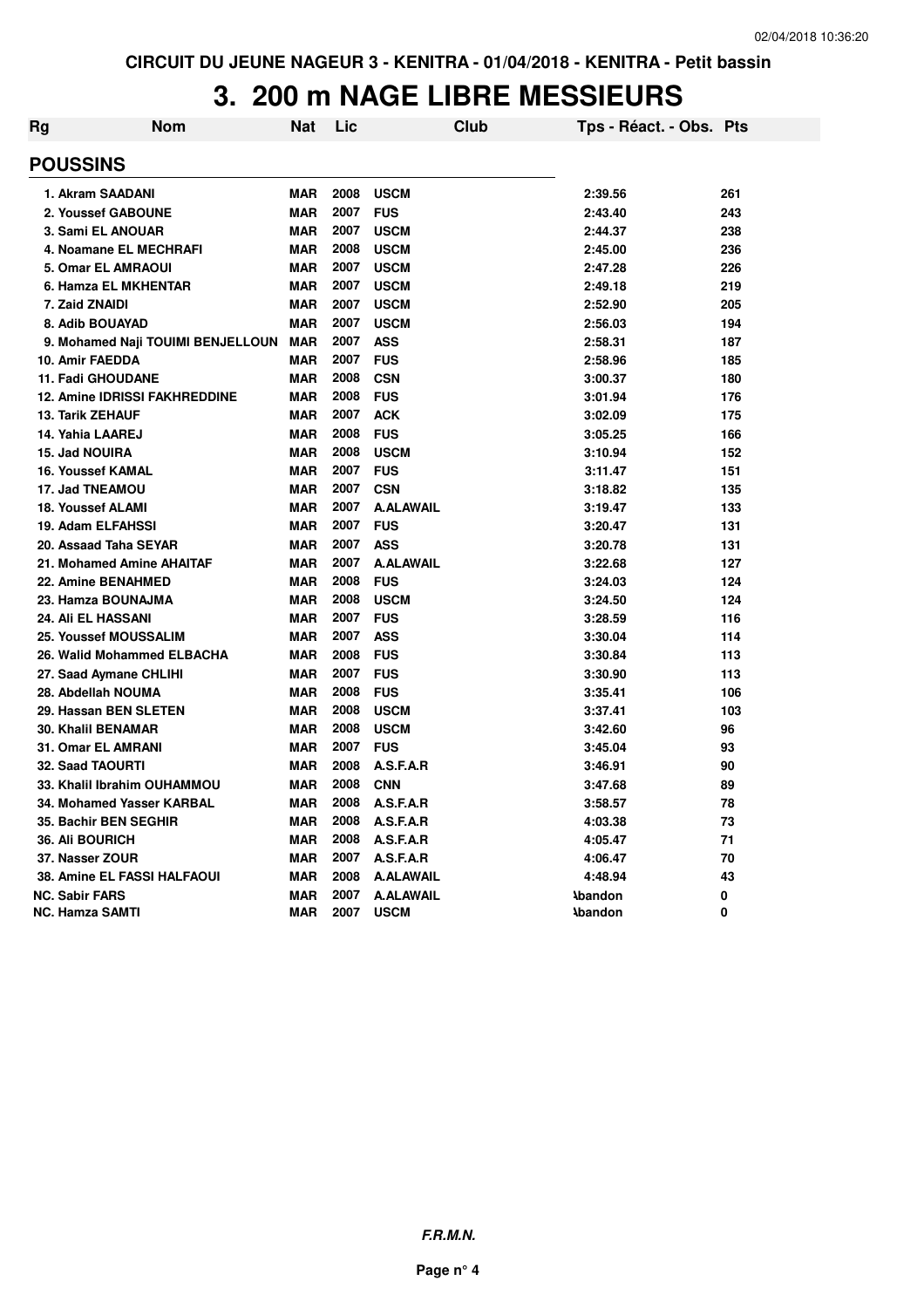### **4. 50 m NAGE LIBRE DAMES**

| Rg                                                        | <b>Nom</b> | Nat                      | Lic          | Club                     | Tps - Réact. - Obs. Pts |            |
|-----------------------------------------------------------|------------|--------------------------|--------------|--------------------------|-------------------------|------------|
| <b>POUSSINS</b>                                           |            |                          |              |                          |                         |            |
| 1. Nour El Houda BENSALEH                                 |            | <b>MAR</b>               | 2007         | <b>FUS</b>               | 32.93                   | 374        |
| 2. Malak MEQDAR                                           |            | <b>MAR</b>               | 2007         | <b>FUS</b>               | 33.18                   | 365        |
| 3. Nada RAGTAOUI                                          |            | <b>MAR</b>               | 2007         | <b>FUS</b>               | 34.22                   | 333        |
| 3. Hasnae IDRISSI                                         |            | <b>MAR</b>               | 2007         | <b>USCM</b>              | 34.22                   | 333        |
| <b>5. Ghita EL MOUATARIF</b>                              |            | <b>MAR</b>               | 2007         | <b>FUS</b>               | 34.94                   | 313        |
| 6. Rawane SADIQUI                                         |            | <b>MAR</b>               | 2007         | <b>USCM</b>              | 35.44                   | 300        |
| 7. Aya SEJJARI                                            |            | <b>MAR</b>               | 2008         | <b>FUS</b>               | 35.65                   | 295        |
| 8. Hiba LAHLIMI                                           |            | <b>MAR</b>               | 2007         | <b>ACK</b>               | 36.50                   | 274        |
| 9. Douaa EL YAAGOUBI                                      |            | <b>MAR</b>               | 2007         | <b>USCM</b>              | 37.88                   | 245        |
| 10. Nour El Houda MOUKHLESSE                              |            | <b>MAR</b>               | 2007         | <b>KAC</b>               | 37.91                   | 245        |
| 11. Jannat BAYADOU                                        |            | <b>MAR</b>               | 2007<br>2007 | <b>KAC</b><br><b>KAC</b> | 38.10                   | 241        |
| <b>12. Hibat Allah SEMLALI</b><br><b>13. Rim BENARAFA</b> |            | <b>MAR</b><br><b>MAR</b> | 2007         | <b>FUS</b>               | 38.15<br>38.69          | 240<br>230 |
| <b>14. Malak ELBOUAZZAOUI</b>                             |            | <b>MAR</b>               | 2007         | <b>ASS</b>               | 39.00                   | 225        |
| 15. Majdouline NIHOU                                      |            | <b>MAR</b>               | 2007         | <b>CNN</b>               | 39.12                   | 223        |
| <b>16. Zineb SOUALHINE</b>                                |            | <b>MAR</b>               | 2008         | <b>FUS</b>               | 39.53                   | 216        |
| 17. Lina DOUDOUH                                          |            | <b>MAR</b>               | 2007         | <b>A.ALAWAIL</b>         | 39.56                   | 215        |
| 18. Hanane DIOURI                                         |            | <b>MAR</b>               | 2007         | <b>ASS</b>               | 40.45                   | 201        |
| <b>19. Zineb KHARMICH</b>                                 |            | <b>MAR</b>               | 2007         | <b>CNN</b>               | 40.47                   | 201        |
| 20. Rim BOUCHIKHI                                         |            | <b>MAR</b>               | 2007         | A.S.F.A.R                | 40.72                   | 197        |
| 21. Sofia Nora EL HARCHAOUI                               |            | <b>MAR</b>               | 2007         | <b>FUS</b>               | 40.88                   | 195        |
| 22. Aroua MESKINE                                         |            | <b>MAR</b>               | 2008         | <b>KAC</b>               | 40.91                   | 195        |
| 23. Amal HAMMOUGUA                                        |            | <b>MAR</b>               | 2008         | <b>CSN</b>               | 41.46                   | 187        |
| 24. Maria BOUJENDAR                                       |            | <b>MAR</b>               | 2008         | <b>FUS</b>               | 41.50                   | 187        |
| 25. Sarah ARAB                                            |            | <b>MAR</b>               | 2008         | <b>USCM</b>              | 41.56                   | 186        |
| 26. Alae BAGHOZ                                           |            | <b>MAR</b>               | 2007         | <b>A.ALAWAIL</b>         | 41.81                   | 182        |
| 26. Raihan MOUNA                                          |            | <b>MAR</b>               | 2007         | <b>A.ALAWAIL</b>         | 41.81                   | 182        |
| 28. Selma TIYAL                                           |            | <b>MAR</b>               | 2007         | A.S.F.A.R                | 41.91                   | 181        |
| 29. Nada LAMAIZI                                          |            | <b>MAR</b>               | 2008         | <b>CSN</b>               | 41.97                   | 180        |
| <b>30. Sundus ALHAMAD</b>                                 |            | <b>MAR</b>               | 2007         | <b>KAC</b>               | 42.00                   | 180        |
| 31. Rachida KIDAYE                                        |            | <b>MAR</b>               | 2007         | <b>CNN</b>               | 42.03                   | 180        |
| 32. Nada ZAGRITI                                          |            | <b>MAR</b>               | 2007         | <b>ASS</b>               | 42.16                   | 178        |
| 33. Manar AICH                                            |            | <b>MAR</b>               | 2007         | <b>A.ALAWAIL</b>         | 42.19                   | 177        |
| 34. Nouhaila ANEB                                         |            | <b>MAR</b>               | 2008         | <b>KAC</b>               | 42.91                   | 169        |
| 35. Hiba BOULKHEIR                                        |            | <b>MAR</b>               | 2007         | <b>KAC</b>               | 43.13                   | 166        |
| 36. Ichrak RATMA                                          |            | <b>MAR</b>               | 2007         | <b>CNN</b>               | 43.22                   | 165        |
| 37. Rhita MYESSER                                         |            | <b>MAR</b>               | 2007         | <b>USCM</b>              | 43.47                   | 162        |
| 38. Maha LAMGHARI                                         |            | MAR                      | 2007         | <b>FUS</b>               | 43.53                   | 162        |
| <b>39. Hiba GUENDOUF</b>                                  |            | MAR<br><b>MAR</b>        | 2008<br>2007 | <b>KAC</b>               | 43.75                   | 159        |
| 39. Rihab NOUIRA<br>41. Ghita ELKHADIR                    |            | <b>MAR</b>               | 2007         | KAC<br><b>KAC</b>        | 43.75<br>43.79          | 159<br>159 |
| 42. Israe HOUSNI                                          |            | <b>MAR</b>               | 2008         | <b>ACK</b>               | 44.16                   | 155        |
| 43. Rim ELADEL                                            |            | <b>MAR</b>               | 2008         | <b>ASS</b>               | 44.31                   | 153        |
| 44. Hiba OUAHABI                                          |            | MAR                      | 2007         | A.S.F.A.R                | 44.32                   | 153        |
| <b>45. Zineb BOUSSNEN</b>                                 |            | MAR                      | 2008         | A.S.F.A.R                | 44.35                   | 153        |
| 45. Yassmina IZOUGAGHEN                                   |            | <b>MAR</b>               | 2007         | <b>CNN</b>               | 44.35                   | 153        |
| 47. Imane FAHIM                                           |            | <b>MAR</b>               | 2008         | <b>FUS</b>               | 44.50                   | 151        |
| 48. Lina AJANA                                            |            | MAR                      | 2008         | <b>ASS</b>               | 45.25                   | 144        |
| 48. Douae MOULOUDI                                        |            | <b>MAR</b>               | 2008         | <b>CNN</b>               | 45.25                   | 144        |
| 50. Salma SAIFI                                           |            | <b>MAR</b>               | 2007         | <b>CNN</b>               | 45.31                   | 143        |
| 51. Malak JIRAOUI                                         |            | <b>MAR</b>               | 2007         | <b>A.ALAWAIL</b>         | 45.47                   | 142        |
| 52. Sara BELABBES                                         |            | <b>MAR</b>               | 2007         | <b>FUS</b>               | 45.81                   | 139        |
| 53. Rim AQUIL                                             |            | <b>MAR</b>               | 2007         | <b>ASS</b>               | 46.10                   | 136        |
| 54. Lina EL ABOUDI                                        |            | <b>MAR</b>               | 2008         | <b>FUS</b>               | 46.63                   | 131        |
| 55. Fairouz BENAJJI                                       |            | <b>MAR</b>               | 2007         | IRT                      | 46.87                   | 129        |
| 56. Nour HANZAZI                                          |            | <b>MAR</b>               | 2008         | A.S.F.A.R                | 46.90                   | 129        |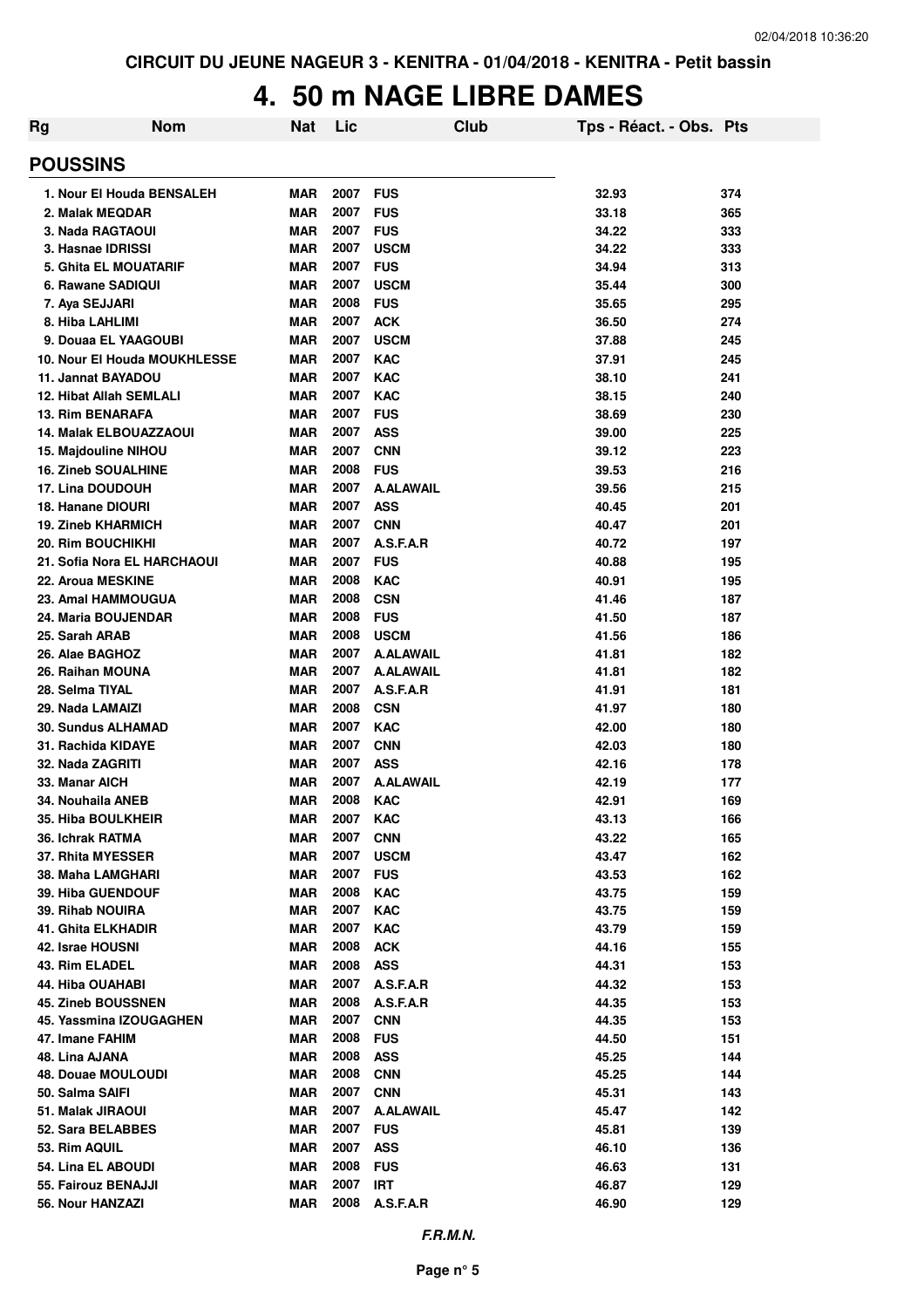### **4. 50 m NAGE LIBRE DAMES**

| Rg                     | <b>Nom</b>                        | <b>Nat</b> | Lic  | <b>Club</b>      | Tps - Réact. - Obs. Pts |     |
|------------------------|-----------------------------------|------------|------|------------------|-------------------------|-----|
| <b>POUSSINS</b>        |                                   |            |      |                  |                         |     |
|                        | 57. Nour EL MEKAOUI               | <b>MAR</b> | 2008 | A.S.F.A.R        | 47.12                   | 127 |
|                        | 58. Roeya Amina MOUMNI            | <b>MAR</b> | 2008 | <b>CNN</b>       | 47.15                   | 127 |
| 59. Lina FARS          |                                   | <b>MAR</b> | 2008 | <b>A.ALAWAIL</b> | 47.56                   | 124 |
|                        | 60. Khawla ACHIBANE               | <b>MAR</b> | 2008 | <b>CNN</b>       | 48.07                   | 120 |
|                        | 61. Hiba HADDAD                   | <b>MAR</b> | 2008 | <b>ASS</b>       | 48.44                   | 117 |
|                        | 62. Sara BENMIMOUN                | <b>MAR</b> | 2008 | <b>CNN</b>       | 49.00                   | 113 |
|                        | 63. Ghita BOUDLAL                 | <b>MAR</b> | 2007 | <b>CNK</b>       | 49.68                   | 109 |
|                        | 64. Safae EL GADIRI               | <b>MAR</b> | 2008 | <b>ASS</b>       | 49.94                   | 107 |
|                        | 65. Israe ELHAJOUI                | <b>MAR</b> | 2007 | A.S.F.A.R        | 50.97                   | 100 |
|                        | 66. Lina BENMIMOUN                | <b>MAR</b> | 2008 | <b>CNN</b>       | 51.00                   | 100 |
|                        | 67. Rime EL BAROUDI               | <b>MAR</b> | 2008 | A.S.F.A.R        | 51.15                   | 99  |
|                        | <b>68. Nour ENNAMIRI</b>          | <b>MAR</b> | 2007 | <b>KAC</b>       | 52.16                   | 94  |
|                        | 69. Ibtihal ZOUAKI                | <b>MAR</b> | 2007 | <b>ASS</b>       | 52.31                   | 93  |
|                        | 70. Nada EL BARROUG               | <b>MAR</b> | 2008 | <b>CNK</b>       | 53.06                   | 89  |
|                        | 71. Fatima Zahra KAISSI           | <b>MAR</b> | 2007 | <b>CNK</b>       | 53.31                   | 88  |
|                        | 72. Roaa BENGUEDDOUR              | <b>MAR</b> | 2007 | <b>ACK</b>       | 53.53                   | 87  |
|                        | 73. Ranya IBNOUHSEINE             | <b>MAR</b> | 2008 | A.S.F.A.R        | 55.00                   | 80  |
|                        | 74. Hiba AISSAM                   | <b>MAR</b> | 2007 | <b>CNK</b>       | 55.04                   | 80  |
|                        | 75. Malak EL KHARRAZ              | <b>MAR</b> | 2007 | <b>A.ALAWAIL</b> | 59.25                   | 64  |
|                        | <b>NC. Lina BOULBOUA</b>          | <b>MAR</b> | 2008 | <b>A.ALAWAIL</b> | Frf exc.                |     |
|                        | <b>NC. Heba BEN MOUSSA</b>        | <b>MAR</b> | 2007 | <b>CSN</b>       | Frf n.d.                |     |
|                        | <b>NC. Narjiss LACHKER HIDARA</b> | <b>MAR</b> | 2007 | <b>FUS</b>       | Frf n.d.                |     |
|                        | <b>NC. Malak EBRAHIMI</b>         | <b>MAR</b> | 2007 | <b>CNN</b>       | Frf n.d.                |     |
| <b>NC. Hiba NEJJAR</b> |                                   | <b>MAR</b> | 2007 | <b>CNN</b>       | Frf n.d.                |     |
|                        | <b>NC. Rania LAZREQ</b>           | <b>MAR</b> | 2008 | <b>CNN</b>       | Frf n.d.                |     |
| <b>NC. Safa ALAOUI</b> |                                   | <b>MAR</b> | 2008 | <b>CNN</b>       | Frf n.d.                |     |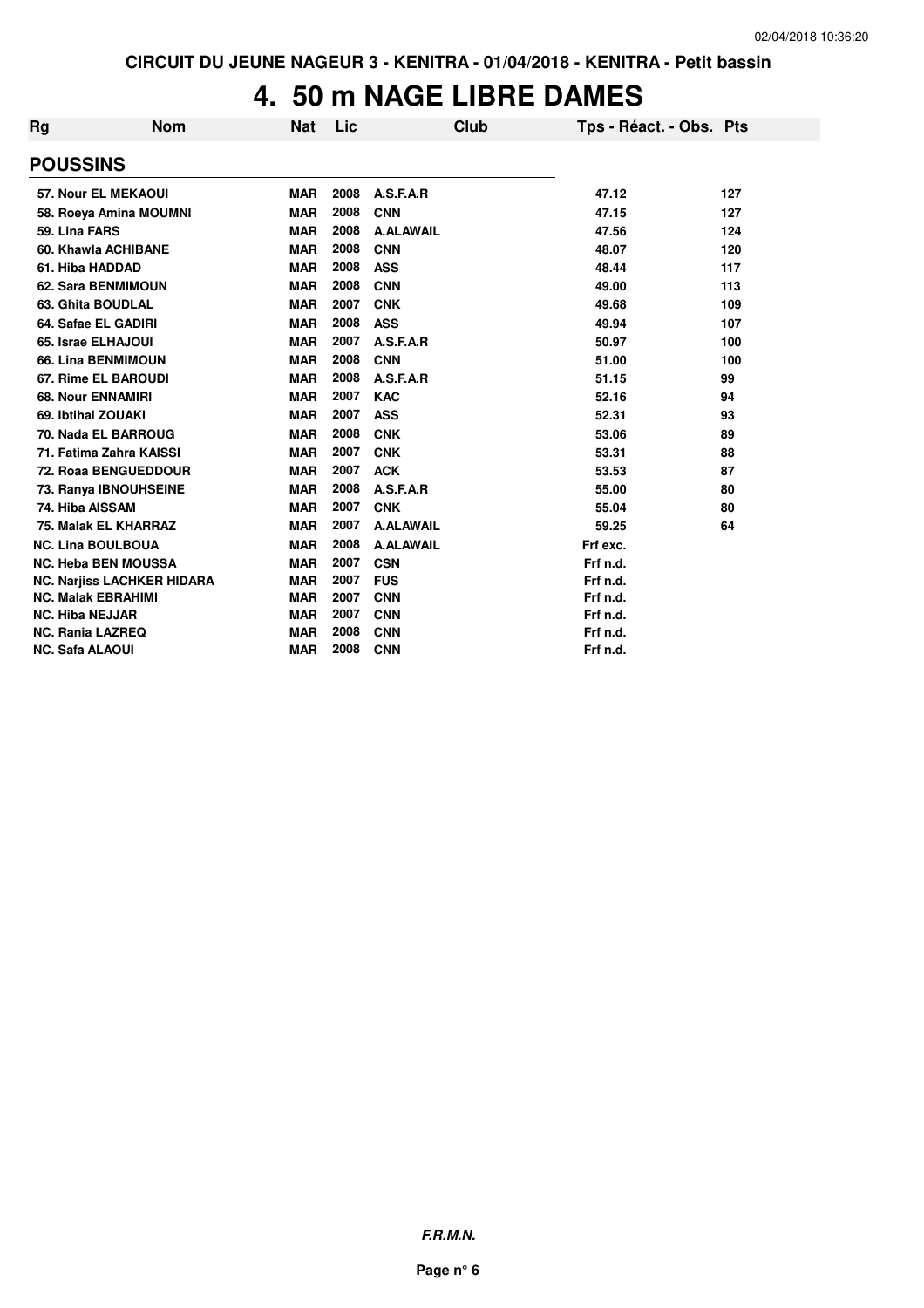### **5. 100 m BRASSE DAMES**

| Rg | <b>Nom</b>                             | Nat        | Lic  | <b>Club</b>      | Tps - Réact. - Obs. Pts |     |
|----|----------------------------------------|------------|------|------------------|-------------------------|-----|
|    | <b>BENJAMINS</b>                       |            |      |                  |                         |     |
|    | 1. Oumnia SEBBATA                      | <b>MAR</b> | 2005 | <b>USCM</b>      | 1:27.44                 | 398 |
|    | 2. Meryem HOSNI                        | <b>MAR</b> | 2005 | <b>ACK</b>       | 1:28.15                 | 389 |
|    | 3. Hadil CHAHIDI                       | <b>MAR</b> | 2005 | <b>USCM</b>      | 1:28.65                 | 382 |
|    | 4. Maha BASKACH                        | <b>MAR</b> | 2005 | <b>USCM</b>      | 1:29.44                 | 372 |
|    | 5. Imane LAHLOU                        | <b>MAR</b> | 2005 | <b>FUS</b>       | 1:33.31                 | 328 |
|    | 6. Marwa RIFFI                         | <b>MAR</b> | 2005 | <b>USCM</b>      | 1:33.72                 | 323 |
|    | 7. Inass ALLAOUI                       | <b>MAR</b> | 2006 | A.S.F.A.R        | 1:34.57                 | 315 |
|    | 8. Mouna Yassmina MASAIF               | <b>MAR</b> | 2005 | <b>ACK</b>       | 1:35.13                 | 309 |
|    | 9. Nada IDRISSI FAKHREDDINE            | <b>MAR</b> | 2006 | <b>FUS</b>       | 1:38.66                 | 277 |
|    | 10. Rania LEFLEJ                       | <b>MAR</b> | 2005 | <b>USCM</b>      | 1:39.41                 | 271 |
|    | <b>11. Youssra ELMAZOUNI</b>           | <b>MAR</b> | 2006 | <b>CSN</b>       | 1:39.53                 | 270 |
|    | 12. Tasnim CHAHBOUN                    | <b>MAR</b> | 2005 | <b>KAC</b>       | 1:40.43                 | 263 |
|    | 13. Lyna TIKKI                         | <b>MAR</b> | 2006 | <b>ASS</b>       | 1:41.25                 | 256 |
|    | <b>14. Kaoutar HOSNI</b>               | <b>MAR</b> | 2006 | <b>ACK</b>       | 1:43.03                 | 243 |
|    | <b>15. Rim ELAMRAOUI</b>               | <b>MAR</b> | 2006 | <b>FUS</b>       | 1:43.19                 | 242 |
|    | 16. Malak IGOUZAL                      | <b>MAR</b> | 2005 | <b>CSN</b>       | 1:43.50                 | 240 |
|    | 17. Malak TIBARI                       | <b>MAR</b> | 2006 | A.S.F.A.R        | 1:44.79                 | 231 |
|    | 18. Jihane EL FALAKI                   | <b>MAR</b> | 2006 | <b>A.ALAWAIL</b> | 1:47.53                 | 214 |
|    | 19. Nour Elhouda YOUSFI                | <b>MAR</b> | 2005 | <b>CNN</b>       | 1:49.03                 | 205 |
|    | 20. Nourzad KARROUK BAAYL              | MAR        | 2005 | <b>ACK</b>       | 1:49.63                 | 202 |
|    | 21. Rim ZAARI JABRI                    | <b>MAR</b> | 2006 | <b>ASS</b>       | 1:50.50                 | 197 |
|    | 22. Zineb SAIFI                        | <b>MAR</b> | 2005 | <b>CNN</b>       | 1:51.09                 | 194 |
|    | 23. Imane EL KHAYATI                   | <b>MAR</b> | 2006 | <b>USCM</b>      | 1:51.62                 | 191 |
|    | 24. Nour Elhouda MAROUDI               | <b>MAR</b> | 2005 | A.S.F.A.R        | 1:51.66                 | 191 |
|    | 25. Alae BOUIRKI                       | <b>MAR</b> | 2005 | <b>CNN</b>       | 1:51.72                 | 191 |
|    | <b>26. Rim BELAHNICHI</b>              | <b>MAR</b> | 2006 | A.S.F.A.R        | 1:53.78                 | 180 |
|    | 27. Lina CHABI                         | <b>MAR</b> | 2006 | <b>USCM</b>      | 1:54.13                 | 179 |
|    | 28. Abir ELFARSSI                      | <b>MAR</b> | 2005 | A.S.F.A.R        | 1:55.37                 | 173 |
|    | 29. Rahaf ALHAMED                      | MAR        | 2005 | <b>KAC</b>       | 1:56.32                 | 169 |
|    | <b>30. Ghita EL IDRISSI EL AMGHARI</b> | <b>MAR</b> | 2006 | <b>USCM</b>      | 1:56.97                 | 166 |
|    | 31. Malak BRIKA                        | <b>MAR</b> | 2005 | <b>CNK</b>       | 2:08.34                 | 126 |
|    | <b>32. Marwa ELYAHYAOUI</b>            | <b>MAR</b> | 2006 | <b>KAC</b>       | 2:08.63                 | 125 |
|    | 33. Elkhanssaa DLIMA                   | <b>MAR</b> | 2006 | <b>ACK</b>       | 2:10.84                 | 118 |
|    | <b>34. Lina KHOUIA</b>                 | <b>MAR</b> | 2006 | <b>CNN</b>       | 2:14.57                 | 109 |
|    | 35. Hajar KAIMECH                      | MAR        | 2006 | A.S.F.A.R        | 2:19.62                 | 97  |
|    | 36. Dina Walae ALILOU                  | <b>MAR</b> | 2006 | <b>CNN</b>       | 2:20.44                 | 96  |
|    | <b>NC. Amina EL MEJDOUB</b>            | <b>MAR</b> | 2006 | <b>ASS</b>       | Frf exc.                |     |
|    | <b>NC. Hiba SEDDATI</b>                | <b>MAR</b> | 2005 | <b>KAC</b>       | Frf exc.                |     |
|    | <b>NC. Aya BENMOUSSA</b>               | <b>MAR</b> | 2005 | <b>CSN</b>       | Frf n.d.                |     |
|    | <b>NC. Abla BELMATI</b>                | <b>MAR</b> | 2006 | <b>FUS</b>       | Frf n.d.                |     |
|    | <b>NC. Hiba BEL HADDAR</b>             | <b>MAR</b> | 2005 | <b>CNN</b>       | Frf n.d.                |     |
|    | <b>NC. Salma RHOUL</b>                 | <b>MAR</b> | 2006 | <b>FUS</b>       | Dsq VI                  | 0   |

**F.R.M.N.**

**Page n° 7**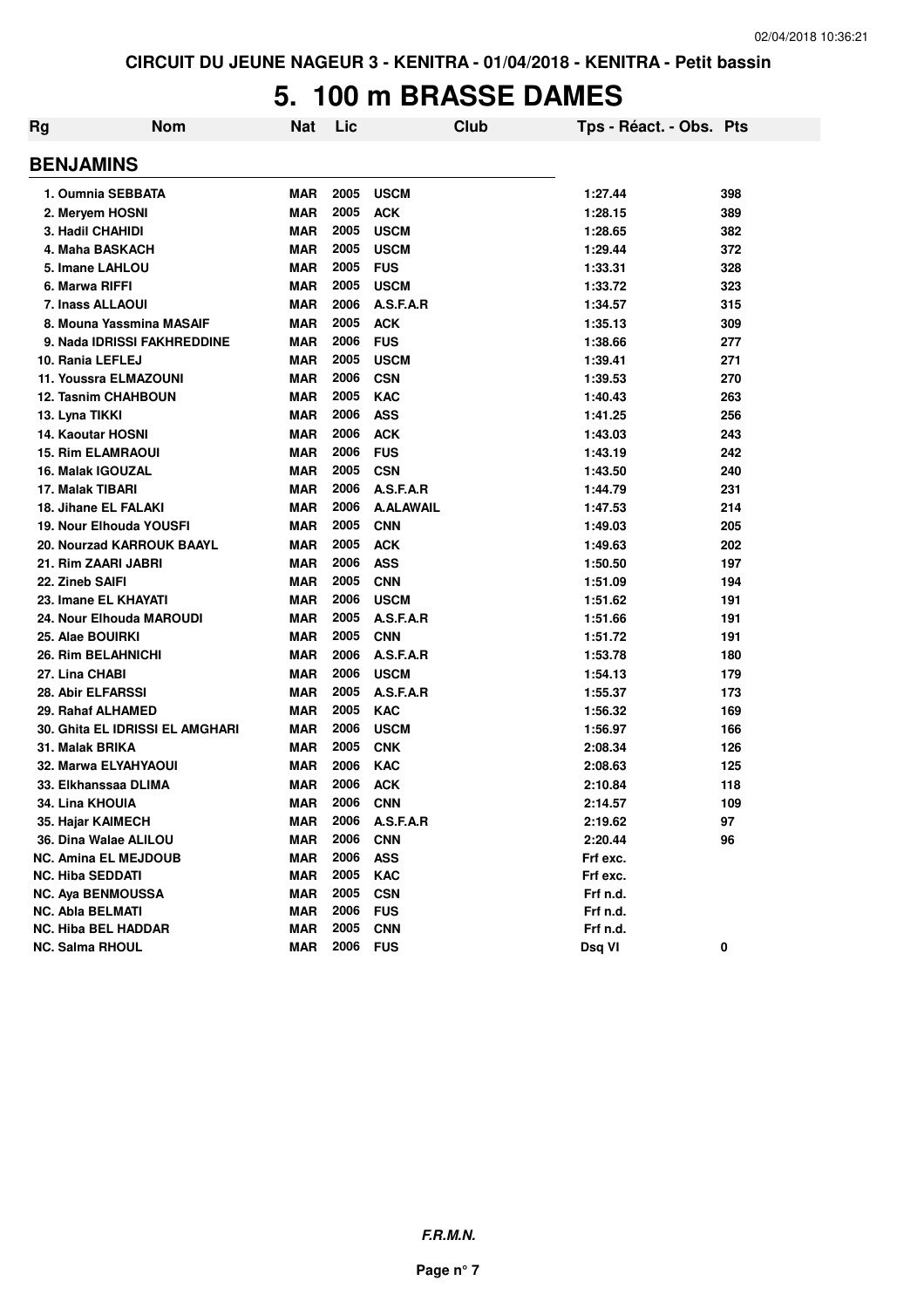### **6. 50 m BRASSE MESSIEURS**

| <b>Rg</b><br><b>Nom</b>                       | Nat                      | Lic          |                          | Club | Tps - Réact. - Obs. Pts |          |
|-----------------------------------------------|--------------------------|--------------|--------------------------|------|-------------------------|----------|
| <b>POUSSINS</b>                               |                          |              |                          |      |                         |          |
| 1. Akram SAADANI                              | MAR                      | 2008         | <b>USCM</b>              |      | 45.13                   | 206      |
| 2. Sami EL ANOUAR                             | <b>MAR</b>               | 2007         | <b>USCM</b>              |      | 45.75                   | 198      |
| 3. Hamza SAMTI                                | <b>MAR</b>               | 2007         | <b>USCM</b>              |      | 46.72                   | 186      |
| 4. Youssef KAMAL                              | <b>MAR</b>               | 2007         | <b>FUS</b>               |      | 47.68                   | 175      |
| 5. Mohammed ELOTMANY                          | <b>MAR</b>               | 2007         | <b>CNN</b>               |      | 49.06                   | 160      |
| 6. Mohammed Reda LACHGAR                      | <b>MAR</b>               | 2007         | <b>CSN</b>               |      | 49.08                   | 160      |
| 7. Amir FAEDDA                                | <b>MAR</b>               | 2007         | <b>FUS</b>               |      | 49.19                   | 159      |
| 8. Mohamed Naji TOUIMI BENJELLOUN             | <b>MAR</b>               | 2007         | <b>ASS</b>               |      | 49.84                   | 153      |
| 9. Adib BOUAYAD                               | MAR                      | 2007         | <b>USCM</b>              |      | 50.28                   | 149      |
| 10. Rayane ELMAZOUNI                          | MAR                      | 2008         | <b>CSN</b>               |      | 51.57                   | 138      |
| 11. Yahia LAAREJ                              | MAR                      | 2008         | <b>FUS</b>               |      | 51.75                   | 136      |
| 12. Haytam BARAKAT                            | <b>MAR</b>               | 2007         | <b>ASS</b>               |      | 51.85                   | 136      |
| 13. Mohamed Ayoub OUADI                       | MAR                      | 2007         | <b>ASS</b>               |      | 51.97                   | 135      |
| 14. Mohamed Taha OBILAT                       | <b>MAR</b>               | 2007         | <b>CSN</b>               |      | 52.28                   | 132      |
| <b>15. Asad OUAMALICH</b>                     | <b>MAR</b>               | 2008         | <b>KAC</b>               |      | 53.19                   | 126      |
| <b>16. Amine IDRISSI FAKHREDDINE</b>          | <b>MAR</b>               | 2008         | <b>FUS</b>               |      | 54.03                   | 120      |
| 17. Saad Aymane CHLIHI                        | MAR                      | 2007         | <b>FUS</b>               |      | 54.22                   | 119      |
| 18. Assaad Taha SEYAR                         | <b>MAR</b>               | 2007         | <b>ASS</b>               |      | 54.25                   | 118      |
| 19. Ahmed EL HARRAK                           | <b>MAR</b>               | 2008         | <b>CNN</b>               |      | 54.87                   | 114      |
| 20. Amine BENAHMED                            | <b>MAR</b>               | 2008         | <b>FUS</b>               |      | 55.00                   | 114      |
| 21. Ali BOURICH                               | <b>MAR</b>               | 2008         | A.S.F.A.R                |      | 55.03                   | 113      |
| 22. Ilias BALAFREJ                            | <b>MAR</b>               | 2008         | <b>FUS</b>               |      | 55.07                   | 113      |
| 23. Mohamed Said BENELHADJ                    | MAR                      | 2008         | <b>ACK</b>               |      | 55.16                   | 113      |
| 24. Mohamed Amine AHAITAF                     | <b>MAR</b>               | 2007         | <b>A.ALAWAIL</b>         |      | 55.62                   | 110      |
| <b>25. Hatim YAMOUNE</b>                      | <b>MAR</b>               | 2007         | <b>CSN</b>               |      | 55.90                   | 108      |
| 26. Hamza LAASKRI                             | <b>MAR</b>               | 2008         | <b>KAC</b>               |      | 56.03                   | 107      |
| 27. Saad ALOUACH                              | <b>MAR</b>               | 2007         | <b>ASS</b>               |      | 56.12                   | 107      |
| <b>28. Saad TAOURTI</b>                       | <b>MAR</b>               | 2008         | A.S.F.A.R                |      | 56.40                   | 105      |
| 29. Fahd JENNANE                              | <b>MAR</b>               | 2007         | A.S.F.A.R                |      | 56.78                   | 103      |
| <b>30. Youssef MOUSSALIM</b>                  | <b>MAR</b>               | 2007         | <b>ASS</b>               |      | 57.06                   | 102      |
| 31. Mohamed Ziyad GHRIMA                      | <b>MAR</b>               | 2008         | <b>ACK</b>               |      | 57.47                   | 99       |
| 32. Yassine HAJRI                             | <b>MAR</b>               | 2008         | <b>CSN</b>               |      | 57.66                   | 98       |
| 33. Bachir BEN SEGHIR                         | <b>MAR</b>               | 2008         | A.S.F.A.R                |      | 58.00                   | 97       |
| 34. Sabir FARS                                | MAR                      | 2007<br>2008 | <b>A.ALAWAIL</b>         |      | 58.78                   | 93       |
| <b>35. Taha EL HASSANI</b>                    | <b>MAR</b>               |              | <b>FUS</b>               |      | 1:00.28                 | 86       |
| <b>36. Mourad LAQLIOUAL</b>                   | <b>MAR</b>               | 2008<br>2008 | <b>CNN</b>               |      | 1:00.44                 | 85       |
| 37. Ahmed Bachir ECHOUAIBI                    | <b>MAR</b><br><b>MAR</b> | 2007         | <b>KAC</b>               |      | 1:00.50                 | 85       |
| <b>38. Ali EL HASSANI</b><br>39. Anas KETTANI | MAR                      | 2008         | <b>FUS</b><br><b>FUS</b> |      | 1:00.69<br>1:00.85      | 84<br>84 |
| 40. Anas MADANI                               | MAR                      | 2007         | A.S.F.A.R                |      | 1:01.31                 | 82       |
| <b>41. Ismail MOUSTAHSSINE</b>                | MAR                      | 2007         | <b>FUS</b>               |      | 1:01.38                 | 82       |
| 42. Nasser ZOUR                               | <b>MAR</b>               | 2007         | A.S.F.A.R                |      | 1:01.72                 | 80       |
| <b>43. Youssef ALAMI</b>                      | <b>MAR</b>               | 2007         | <b>A.ALAWAIL</b>         |      | 1:02.30                 | 78       |
| 44. Khalil BENAMAR                            | <b>MAR</b>               | 2008         | <b>USCM</b>              |      | 1:02.62                 | 77       |
| 45. Adnane AGNAOU                             | <b>MAR</b>               | 2008         | <b>USCM</b>              |      | 1:03.63                 | 73       |
| 46. Mohammed Taha MAROUDI                     | MAR                      | 2008         | A.S.F.A.R                |      | 1:04.56                 | 70       |
| 46. Taha EL HADDAD                            | <b>MAR</b>               | 2008         | <b>CSN</b>               |      | 1:04.56                 | 70       |
| 48. Mohamed Yasser KARBAL                     | <b>MAR</b>               | 2008         | A.S.F.A.R                |      | 1:05.59                 | 67       |
| 49. Othmane ACHIBANE                          | <b>MAR</b>               | 2007         | <b>CNN</b>               |      | 1:08.90                 | 58       |
| 50. Khalil Ibrahim OUHAMMOU                   | <b>MAR</b>               | 2008         | <b>CNN</b>               |      | 1:09.41                 | 56       |
| 51. Mohamed Rayane ECH CHAJIY                 | <b>MAR</b>               | 2007         | A.S.F.A.R                |      | 1:09.56                 | 56       |
| 52. Ayoub FARID                               | MAR                      | 2008         | A.S.F.A.R                |      | 1:21.22                 | 35       |
| <b>NC. Mohamed NAIL</b>                       | <b>MAR</b>               | 2008         | <b>CNN</b>               |      | Frf n.d.                |          |
| NC. Wassim AIT BELHOUSSEIN                    | <b>MAR</b>               | 2007         | <b>CNN</b>               |      | Frf n.d.                |          |
| <b>NC. Yahya KHATORI</b>                      | <b>MAR</b>               | 2008         | <b>CNN</b>               |      | Frf n.d.                |          |
| <b>NC. Rayane BARAKAT</b>                     | <b>MAR</b>               | 2008         | <b>CNN</b>               |      | Dsq VI                  | 0        |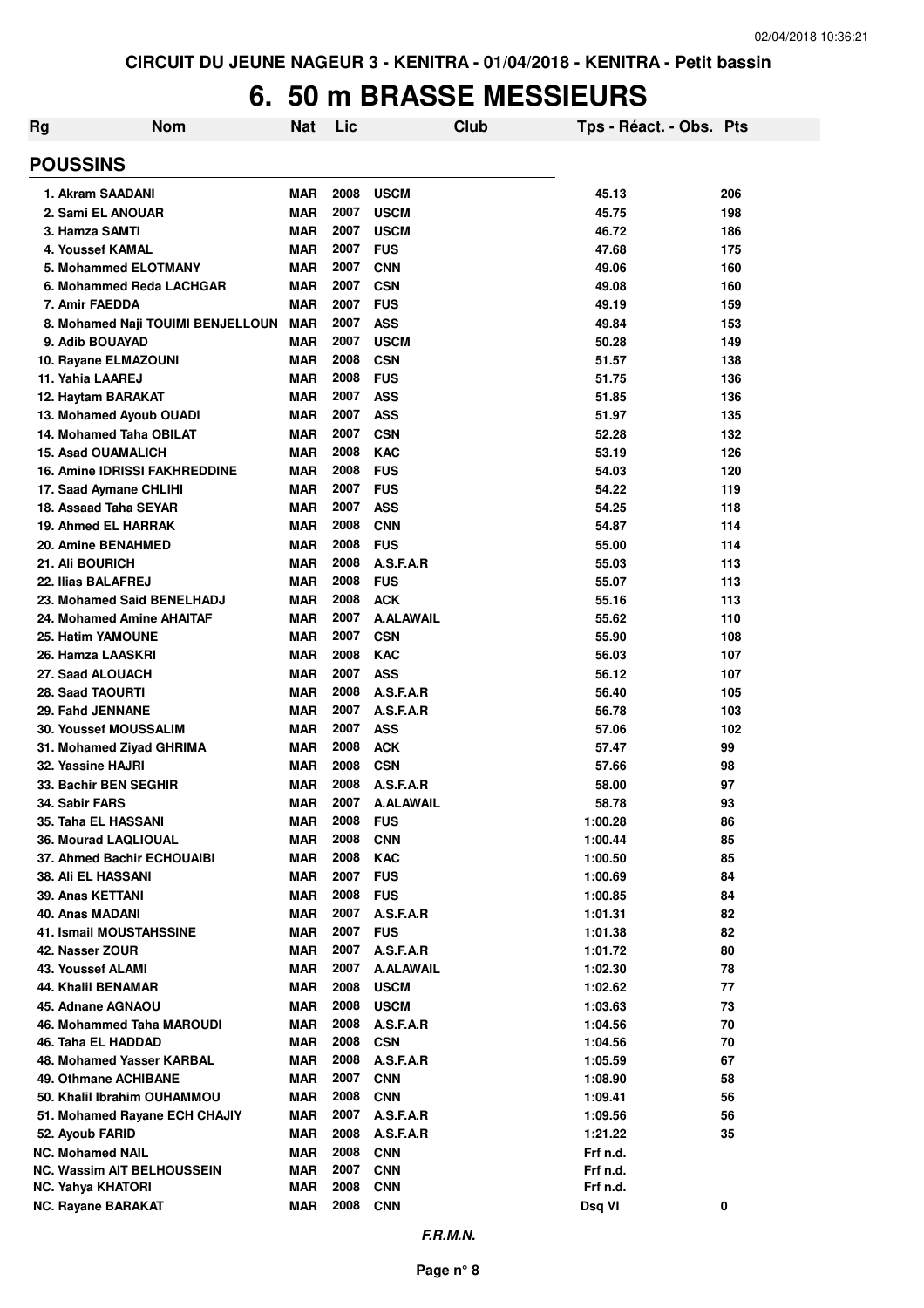# **6. 50 m BRASSE MESSIEURS**

| <b>Rg</b>                | <b>Nom</b> | <b>Nat</b> | <b>Lic</b>  | Club | Tps - Réact. - Obs. Pts |  |
|--------------------------|------------|------------|-------------|------|-------------------------|--|
| <b>POUSSINS</b>          |            |            |             |      |                         |  |
| <b>NC. Nezar AIT ALI</b> |            | <b>MAR</b> | 2008<br>CNN |      | Dsa NI                  |  |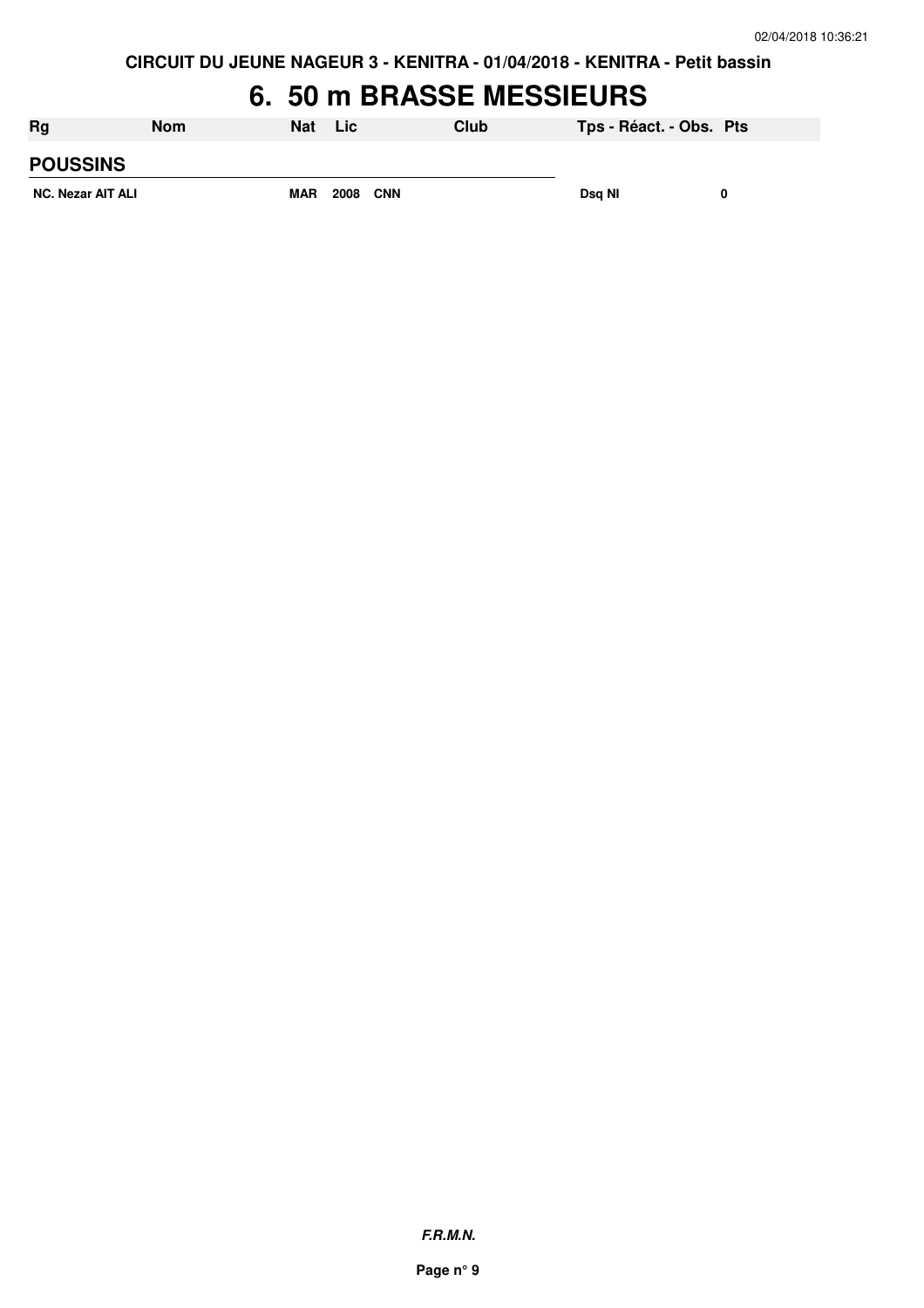## **7. 200 m 4 NAGES MESSIEURS**

| <b>Rg</b> | Nom                            | Nat        | Lic      | Club             | Tps - Réact. - Obs. Pts |          |
|-----------|--------------------------------|------------|----------|------------------|-------------------------|----------|
|           | <b>BENJAMINS</b>               |            |          |                  |                         |          |
|           | <b>1. Said CHAHINE</b>         | <b>MAR</b> | 2005     | <b>USCM</b>      | 2:32.22                 | 424      |
|           | 2. Marwane SEBBATA             | <b>MAR</b> | 2006     | <b>USCM</b>      | 2:32.63                 | 420      |
|           | 3. Yassine SEBBATA             | <b>MAR</b> | 2006     | <b>ASS</b>       | 2:42.12                 | 351      |
|           | 4. Ayman BOUCETTA              | <b>MAR</b> | 2005     | <b>CNN</b>       | 2:52.58                 | 290      |
|           | 5. Omar BENMOUSSA              | <b>MAR</b> | 2006     | <b>USCM</b>      | 2:52.94                 | 289      |
|           | 6. Asaad BOULMAKOUL            | <b>MAR</b> | 2006     | <b>ASS</b>       | 2:55.13                 | 278      |
|           | 7. Samy BENCHEBBA              | <b>MAR</b> | 2006     | <b>USCM</b>      | 3:01.07                 | 251      |
|           | 8. Ahmed Rayane ELYACOUTI      | <b>MAR</b> | 2005     | <b>USCM</b>      | 3:07.85                 | 225      |
|           | 9. Hassan ELALAMI              | <b>MAR</b> | 2006     | <b>FUS</b>       | 3:22.25                 | 180      |
|           | <b>10. Youssef BEKKAOUI</b>    | <b>MAR</b> | 2006     | <b>ASS</b>       | 3:22.38                 | 180      |
|           | 11. Reda NADIR                 | <b>MAR</b> | 2006     | <b>ASS</b>       | 3:27.82                 | 166      |
|           | <b>12. Ahmed AIT BARGACH</b>   | <b>MAR</b> | 2005     | <b>ASS</b>       | 3:29.95                 | 161      |
|           | <b>13. Omar BOUGOTAYA</b>      | <b>MAR</b> | 2006     | A.S.F.A.R        | 3:31.35                 | 158      |
|           | 14. Rayane ZOUR                | <b>MAR</b> | 2005     | A.S.F.A.R        | 3:43.72                 | 133      |
|           | 15. Aymane AJANA               | <b>MAR</b> | 2006     | <b>ASS</b>       | 4:00.15                 | 107      |
|           | <b>16. Ilyas CHAKKOURI</b>     | <b>MAR</b> | 2006     | <b>A.ALAWAIL</b> | 4:02.16                 | 105      |
|           | <b>NC. Aymane BOUZAIDI</b>     | <b>MAR</b> | 2005     | <b>CSN</b>       | Frf n.d.                |          |
|           | <b>NC. Ahmed Yassine SEYAR</b> | <b>MAR</b> | 2006 ASS |                  | Dsg NI                  | $\bf{0}$ |
|           | <b>POUSSINS</b>                |            |          |                  |                         |          |
|           | 1. Zaid ZNAIDI                 | <b>MAR</b> | 2007     | <b>USCM</b>      | 3:10.44                 | 216      |
|           | 2. Omar EL AMRAOUI             | <b>MAR</b> | 2007     | <b>USCM</b>      | 3:11.22                 | 213      |
|           | 3. Noamane EL MECHRAFI         | <b>MAR</b> | 2008     | <b>USCM</b>      | 3:14.47                 | 203      |
|           | 4. Tarik ZEHAUF                | <b>MAR</b> | 2007     | <b>ACK</b>       | 3:23.10                 | 178      |
|           | 5. Mohamed Ayoub OUADI         | <b>MAR</b> | 2007     | <b>ASS</b>       | 3:25.16                 | 173      |
|           | 6. Mohammed Reda LACHGAR       | <b>MAR</b> | 2007     | <b>CSN</b>       | 3:26.50                 | 169      |
|           | 7. Hamza EL MKHENTAR           | <b>MAR</b> | 2007     | <b>USCM</b>      | 3:28.22                 | 165      |
|           | 8. Fadi GHOUDANE               | <b>MAR</b> | 2008     | <b>CSN</b>       | 3:34.53                 | 151      |
|           | 9. Rayane ELMAZOUNI            | <b>MAR</b> | 2008     | <b>CSN</b>       | 3:35.38                 | 149      |
|           | 10. Haytam BARAKAT             | <b>MAR</b> | 2007     | <b>ASS</b>       | 4:01.15                 | 106      |
|           | 11. Anas MADANI                | <b>MAR</b> | 2007     | A.S.F.A.R        | 4:08.13                 | 97       |
|           | 12. Mohammed Taha MAROUDI      | <b>MAR</b> | 2008     | A.S.F.A.R        | 4:12.15                 | 93       |
|           | 13. Fahd JENNANE               | <b>MAR</b> | 2007     | A.S.F.A.R        | 4:19.72                 | 85       |
|           | <b>NC. Saad ALOUACH</b>        | <b>MAR</b> | 2007     | <b>ASS</b>       | Dsq VI                  | 0        |
|           | <b>NC. Jad NOUIRA</b>          | <b>MAR</b> | 2008     | <b>USCM</b>      | Dsg NI                  | 0        |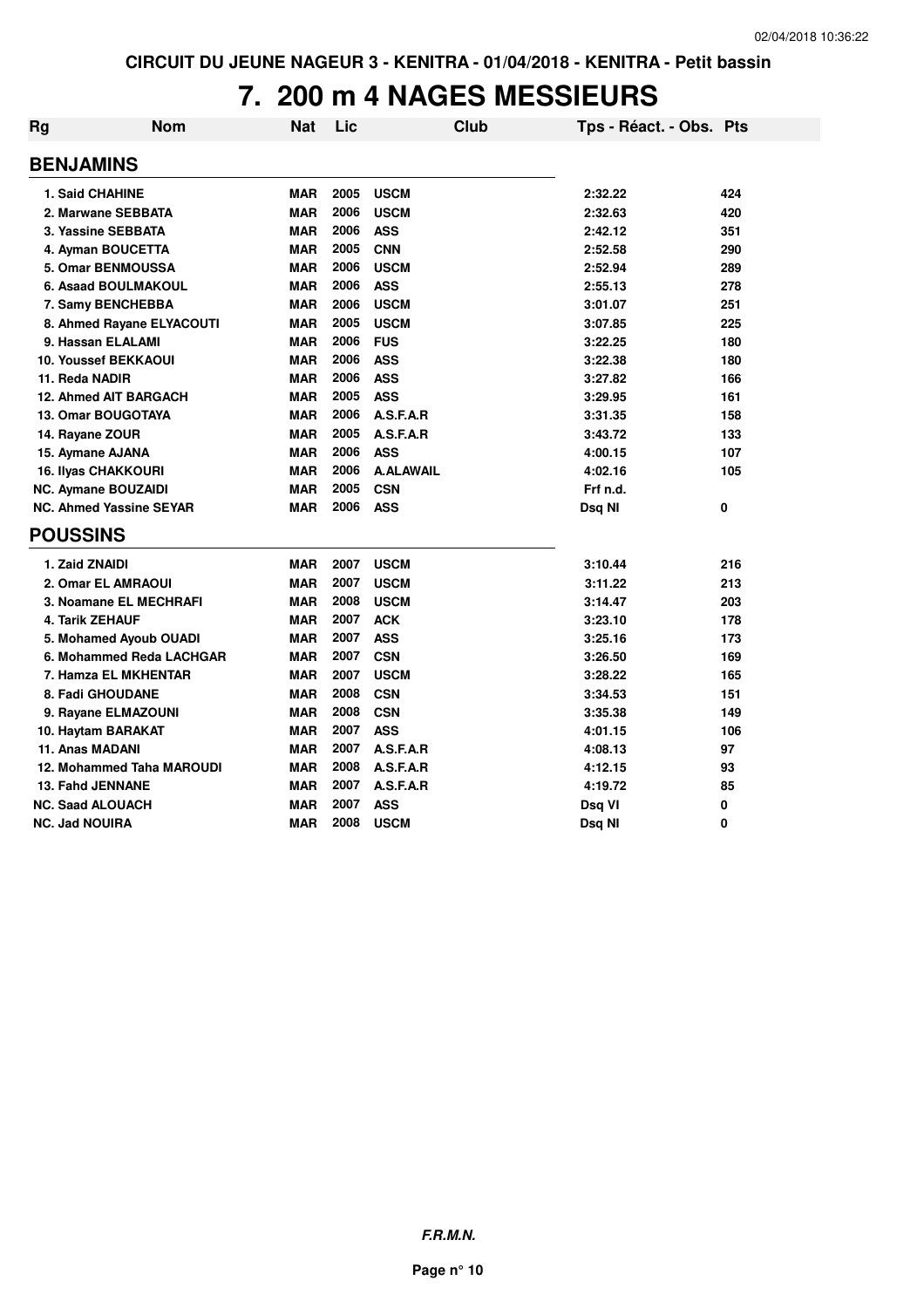# **8. 200 m 4 NAGES DAMES**

| Rg | Nom                              | <b>Nat</b> | Lic  |                  | <b>Club</b> | Tps - Réact. - Obs. Pts |     |
|----|----------------------------------|------------|------|------------------|-------------|-------------------------|-----|
|    | <b>BENJAMINS</b>                 |            |      |                  |             |                         |     |
|    | 1. Lina DANNA                    | <b>MAR</b> | 2005 | <b>USCM</b>      |             | 2:39.60                 | 493 |
|    | 2. Maryem DAGRI                  | <b>MAR</b> | 2005 | <b>USCM</b>      |             | 2:42.01                 | 472 |
|    | 3. Kaoutar HOSNI                 | <b>MAR</b> | 2006 | <b>ACK</b>       |             | 2:52.35                 | 392 |
|    | 4. Mouna Yassmina MASAIF         | <b>MAR</b> | 2005 | <b>ACK</b>       |             | 2:59.81                 | 345 |
|    | 5. Lina YAQOUBI                  | <b>MAR</b> | 2006 | <b>CSN</b>       |             | 3:05.63                 | 313 |
|    | 6. Youssra ELMAZOUNI             | <b>MAR</b> | 2006 | <b>CSN</b>       |             | 3:09.44                 | 295 |
|    | 7. Fadila ZEHAUF                 | <b>MAR</b> | 2005 | <b>ACK</b>       |             | 3:16.62                 | 264 |
|    | 8. Meryem HOSNI                  | <b>MAR</b> | 2005 | <b>ACK</b>       |             | 3:21.50                 | 245 |
|    | 9. Lyna TIKKI                    | <b>MAR</b> | 2006 | <b>ASS</b>       |             | 3:21.63                 | 244 |
|    | 10. Malak TIBARI                 | <b>MAR</b> | 2006 | A.S.F.A.R        |             | 3:26.28                 | 228 |
|    | <b>11. Nour Elhouda MAROUDI</b>  | <b>MAR</b> | 2005 | A.S.F.A.R        |             | 3:27.02                 | 226 |
|    | 12. Nour Elhouda YOUSFI          | <b>MAR</b> | 2005 | <b>CNN</b>       |             | 3:30.93                 | 213 |
|    | <b>12. Rim BELAHNICHI</b>        | <b>MAR</b> | 2006 | A.S.F.A.R        |             | 3:30.93                 | 213 |
|    | <b>14. Nourzad KARROUK BAAYL</b> | <b>MAR</b> | 2005 | <b>ACK</b>       |             | 3:31.00                 | 213 |
|    | <b>15. Rim ZAARI JABRI</b>       | <b>MAR</b> | 2006 | <b>ASS</b>       |             | 3:52.79                 | 159 |
|    | <b>16. Lina KHOUIA</b>           | <b>MAR</b> | 2006 | <b>CNN</b>       |             | 4:01.00                 | 143 |
|    | 17. Rahaf ALHAMED                | <b>MAR</b> | 2005 | <b>KAC</b>       |             | 4:02.22                 | 141 |
|    | 18. Dina Walae ALILOU            | <b>MAR</b> | 2006 | <b>CNN</b>       |             | 4:04.50                 | 137 |
|    | <b>NC. Aya BENMOUSSA</b>         | <b>MAR</b> | 2005 | <b>CSN</b>       |             | Frf n.d.                |     |
|    | <b>NC. Meryem BAHAJOUB</b>       | <b>MAR</b> | 2006 | <b>FUS</b>       |             | Frf n.d.                |     |
|    | <b>POUSSINS</b>                  |            |      |                  |             |                         |     |
|    | 1. Hasnae IDRISSI                | <b>MAR</b> | 2007 | <b>USCM</b>      |             | 3:05.22                 | 315 |
|    | 2. Sara BENSLETEN                | <b>MAR</b> | 2007 | <b>USCM</b>      |             | 3:12.03                 | 283 |
|    | 3. Douaa EL YAAGOUBI             | <b>MAR</b> | 2007 | <b>USCM</b>      |             | 3:22.12                 | 243 |
|    | 4. Rawane SADIQUI                | <b>MAR</b> | 2007 | <b>USCM</b>      |             | 3:25.13                 | 232 |
|    | <b>5. Aroua MESKINE</b>          | <b>MAR</b> | 2008 | <b>KAC</b>       |             | 3:47.01                 | 171 |
|    | 6. Hiba LAHLIMI                  | <b>MAR</b> | 2007 | <b>ACK</b>       |             | 3:48.81                 | 167 |
|    | 7. Yasmine EL HAJJI              | <b>MAR</b> | 2007 | <b>CNN</b>       |             | 4:00.22                 | 144 |
|    | 8. Rim BOUCHIKHI                 | <b>MAR</b> | 2007 | A.S.F.A.R        |             | 4:04.19                 | 137 |
|    | 9. Lina DOUDOUH                  | <b>MAR</b> | 2007 | <b>A.ALAWAIL</b> |             | 4:09.25                 | 129 |
|    | 10. Manar AICH                   | <b>MAR</b> | 2007 | <b>A.ALAWAIL</b> |             | 4:16.47                 | 119 |
|    | <b>11. Rime EL BAROUDI</b>       | <b>MAR</b> | 2008 | A.S.F.A.R        |             | 4:22.39                 | 111 |
|    | <b>12. Hiba OUAHABI</b>          | <b>MAR</b> | 2007 | A.S.F.A.R        |             | 4:23.06                 | 110 |
|    | <b>13. Lina BOULBOUA</b>         | <b>MAR</b> | 2008 | <b>A.ALAWAIL</b> |             | 4:56.09                 | 77  |
|    | <b>NC. Lina FARS</b>             | <b>MAR</b> | 2008 | <b>A.ALAWAIL</b> |             | Frf n.d.                |     |
|    | <b>NC. Narjiss SILMI</b>         | <b>MAR</b> | 2007 | <b>CNN</b>       |             | Frf n.d.                |     |
|    | <b>NC. Hiba HADDAD</b>           | <b>MAR</b> | 2008 | <b>ASS</b>       |             | Dsq NI                  | 0   |
|    | <b>NC. Sarah ARAB</b>            | <b>MAR</b> | 2008 | <b>USCM</b>      |             | Dsq NI                  | 0   |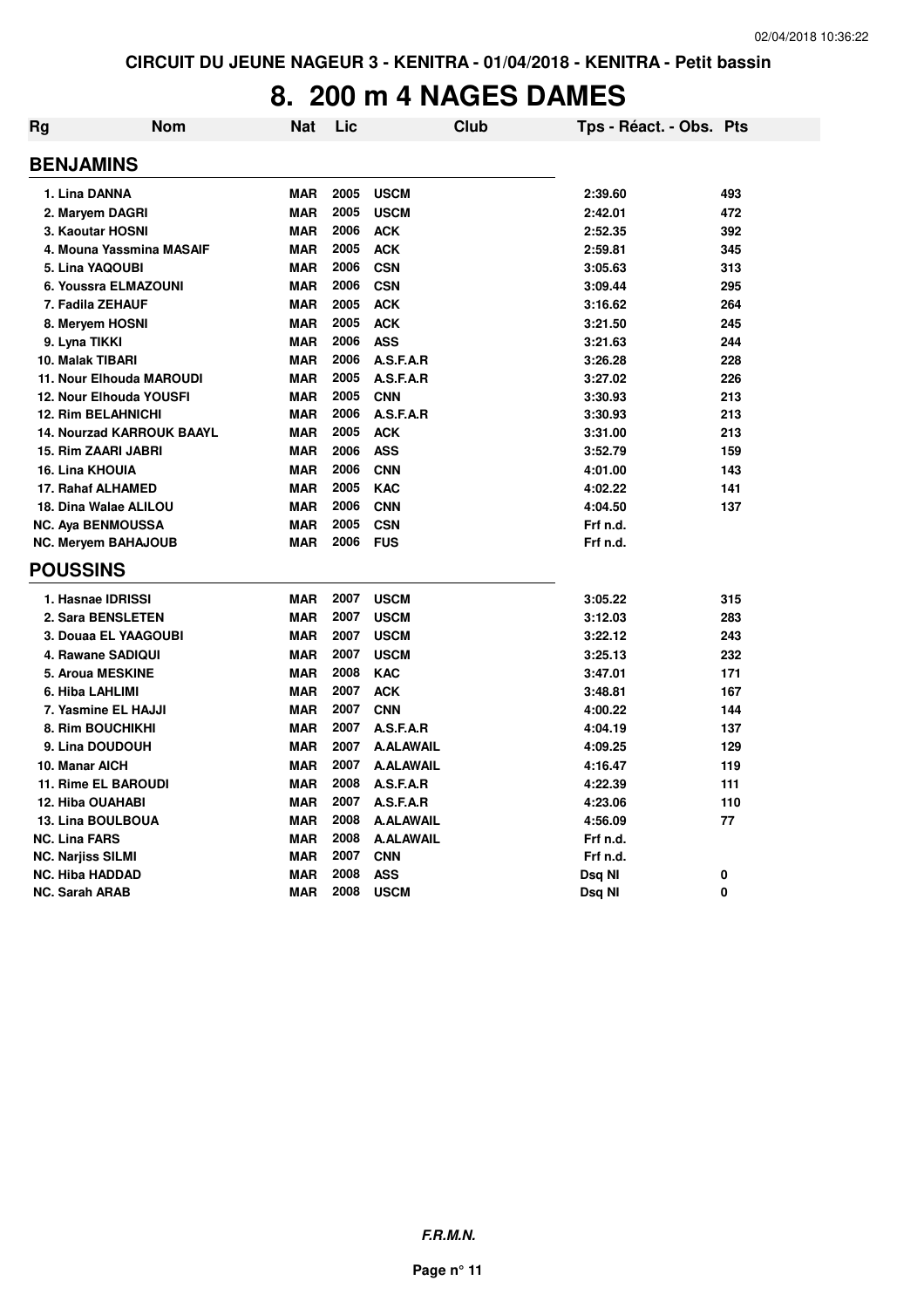### **9. 400 m NAGE LIBRE MESSIEURS**

| <b>Rg</b> | <b>Nom</b>                          | Nat        | Lic  |             | Club | Tps - Réact. - Obs. Pts |     |
|-----------|-------------------------------------|------------|------|-------------|------|-------------------------|-----|
|           | <b>BENJAMINS</b>                    |            |      |             |      |                         |     |
|           | 1. Mohamed Sami ZEMZAMI             | <b>MAR</b> | 2005 | <b>USCM</b> |      | 4:33.37                 | 521 |
|           | 2. Said CHAHINE                     | <b>MAR</b> | 2005 | <b>USCM</b> |      | 4:33.39                 | 521 |
|           | 3. Adam BOURZINE                    | <b>MAR</b> | 2005 | <b>USCM</b> |      | 4:45.94                 | 455 |
|           | 4. Hamza KAMAL                      | <b>MAR</b> | 2006 | <b>USCM</b> |      | 4:45.96                 | 455 |
|           | 5. Marwane SEBBATA                  | <b>MAR</b> | 2006 | <b>USCM</b> |      | 4:47.53                 | 448 |
|           | 6. Aymane BOUZAIDI                  | <b>MAR</b> | 2005 | <b>CSN</b>  |      | 5:02.15                 | 386 |
|           | 7. Akram NEJJAR                     | <b>MAR</b> | 2006 | <b>USCM</b> |      | 5:03.43                 | 381 |
|           | 8. Yassir EL MADANI                 | <b>MAR</b> | 2005 | <b>FUS</b>  |      | 5:13.00                 | 347 |
|           | 9. Ahmed Rayane ELYACOUTI           | <b>MAR</b> | 2005 | <b>USCM</b> |      | 5:15.13                 | 340 |
|           | 10. Sami KASMI                      | <b>MAR</b> | 2005 | <b>FUS</b>  |      | 5:15.81                 | 338 |
|           | <b>11. Omar BENMOUSSA</b>           | <b>MAR</b> | 2006 | <b>USCM</b> |      | 5:20.19                 | 324 |
|           | 12. Samy BENCHEBBA                  | <b>MAR</b> | 2006 | <b>USCM</b> |      | 5:24.84                 | 310 |
|           | 13. Yahya TOURABI                   | <b>MAR</b> | 2005 | <b>FUS</b>  |      | 5:33.53                 | 287 |
|           | <b>14. Asaad BOULMAKOUL</b>         | <b>MAR</b> | 2006 | <b>ASS</b>  |      | 5:39.35                 | 272 |
|           | <b>15. Ali ELKHALIL</b>             | <b>MAR</b> | 2006 | <b>FUS</b>  |      | 5:39.36                 | 272 |
|           | 16. Ilyass BERRADA                  | <b>MAR</b> | 2005 | <b>FUS</b>  |      | 5:48.56                 | 251 |
|           | 17. Jade KISSAMI                    | <b>MAR</b> | 2006 | <b>FUS</b>  |      | 5:52.00                 | 244 |
|           | <b>18. Hamza FOUKAHY</b>            | <b>MAR</b> | 2006 | <b>FUS</b>  |      | 5:54.65                 | 238 |
|           | <b>19. Youssef BEKKAOUI</b>         | <b>MAR</b> | 2006 | <b>ASS</b>  |      | 5:58.47                 | 231 |
|           | 20. Ahmed Yassine SEYAR             | <b>MAR</b> | 2006 | <b>ASS</b>  |      | 6:05.78                 | 217 |
|           | 21. Hassan ELALAMI                  | <b>MAR</b> | 2006 | <b>FUS</b>  |      | 6:08.44                 | 213 |
|           | 22. Wael KABIRI                     | <b>MAR</b> | 2005 | <b>ASS</b>  |      | 6:10.97                 | 208 |
|           | 23. Mohamed SAHTARI                 | <b>MAR</b> | 2005 | <b>KAC</b>  |      | 6:16.69                 | 199 |
|           | 24. Othmane ANEB                    | <b>MAR</b> | 2006 | <b>KAC</b>  |      | 6:18.44                 | 196 |
|           | 25. Faris BOUKDIR                   | <b>MAR</b> | 2006 | <b>KAC</b>  |      | 6:20.81                 | 193 |
|           | 26. Mohammed ELHARRAK               | <b>MAR</b> | 2006 | <b>ASS</b>  |      | 6:20.95                 | 192 |
|           | 27. Aymane BERRAHMA                 | <b>MAR</b> | 2005 | <b>ASS</b>  |      | 6:37.88                 | 169 |
|           | 28. Mohamed Aymane SGHIOURI IDRISSI | <b>MAR</b> | 2006 | <b>CNN</b>  |      | 6:56.90                 | 147 |
|           | 29. Aymane AJANA                    | <b>MAR</b> | 2006 | <b>ASS</b>  |      | 8:33.47                 | 78  |
|           | <b>NC. Omar MOUMINA</b>             | <b>MAR</b> | 2006 | <b>FUS</b>  |      | Frf n.d.                |     |
|           | <b>NC. Jad KHERBOUCHE</b>           | <b>MAR</b> | 2006 | <b>ACK</b>  |      | <b>\bandon</b>          | 0   |
|           | NC. Hamza FILALI                    | <b>MAR</b> | 2006 | <b>USCM</b> |      | <b>\bandon</b>          | 0   |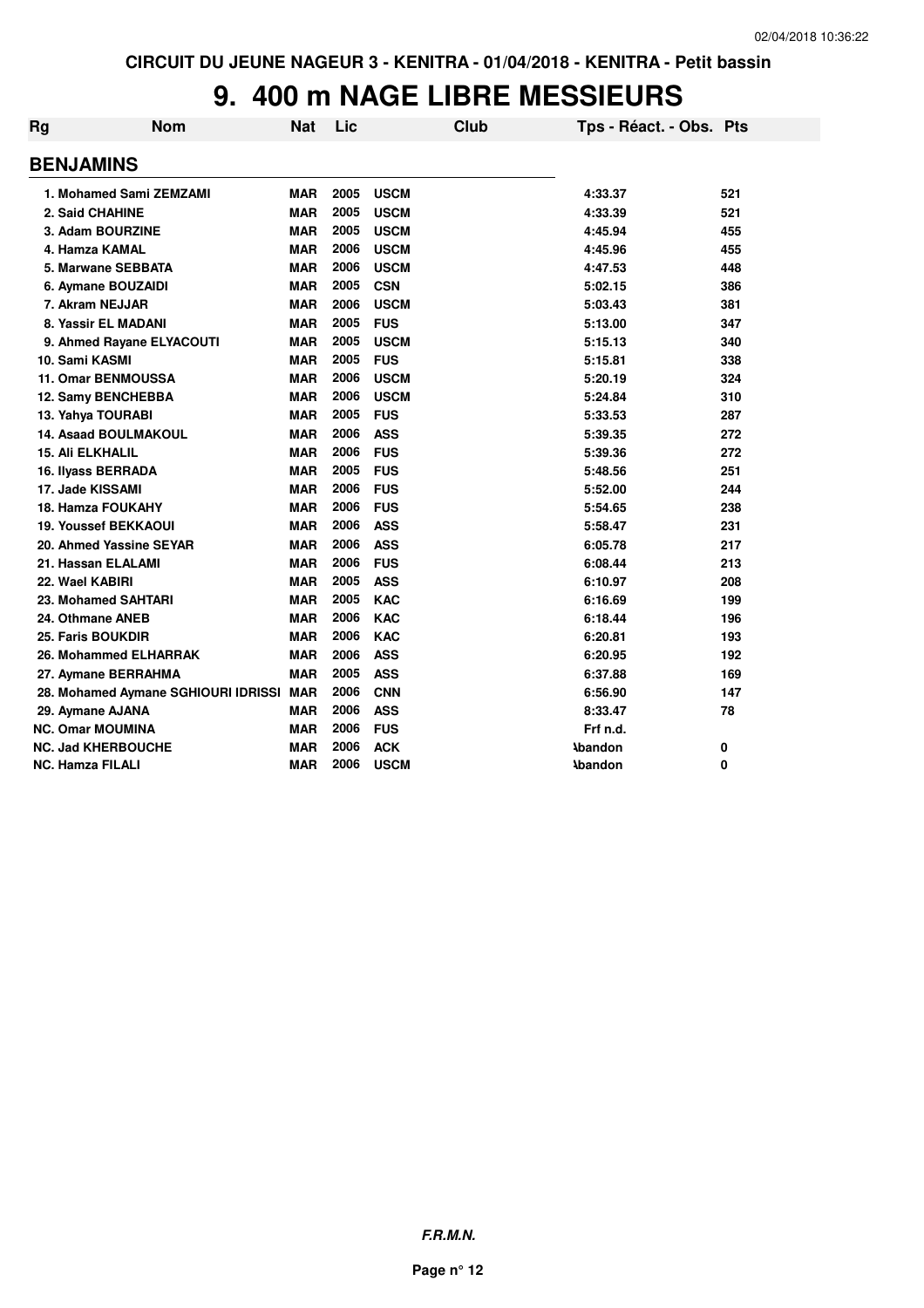### **10. 100 m NAGE LIBRE DAMES**

| Rg | <b>Nom</b>                                  | <b>Nat</b>               | Lic          | Club                           | Tps - Réact. - Obs. Pts |            |  |  |  |
|----|---------------------------------------------|--------------------------|--------------|--------------------------------|-------------------------|------------|--|--|--|
|    | <b>BENJAMINS</b>                            |                          |              |                                |                         |            |  |  |  |
|    | 1. Maha BASKACH                             | MAR                      | 2005         | <b>USCM</b>                    | 1:03.63                 | 548        |  |  |  |
|    | 2. Lina DANNA                               | <b>MAR</b>               | 2005         | <b>USCM</b>                    | 1:03.90                 | 541        |  |  |  |
|    | 3. Oumnia SEBBATA                           | <b>MAR</b>               | 2005         | <b>USCM</b>                    | 1:04.06                 | 537        |  |  |  |
|    | 4. Maryem DAGRI                             | <b>MAR</b>               | 2005         | <b>USCM</b>                    | 1:05.34                 | 506        |  |  |  |
|    | 5. Jennate RIMI                             | <b>MAR</b>               | 2005         | <b>FUS</b>                     | 1:07.40                 | 461        |  |  |  |
|    | 6. Meryem HOSNI                             | <b>MAR</b>               | 2005         | <b>ACK</b>                     | 1:08.72                 | 435        |  |  |  |
|    | 7. Hadil CHAHIDI                            | <b>MAR</b>               | 2005         | <b>USCM</b>                    | 1:10.15                 | 409        |  |  |  |
|    | 8. Sofia GARNOUSSI                          | <b>MAR</b>               | 2006         | <b>FUS</b>                     | 1:10.91                 | 396        |  |  |  |
|    | 9. Inass ALLAOUI                            | <b>MAR</b>               | 2006         | A.S.F.A.R                      | 1:12.41                 | 371        |  |  |  |
|    | 10. Alae ELMEKKAOUI                         | <b>MAR</b>               | 2005         | A.S.F.A.R                      | 1:12.59                 | 369        |  |  |  |
|    | 11. Meryem BAHAJOUB                         | <b>MAR</b>               | 2006         | <b>FUS</b>                     | 1:13.33                 | 358        |  |  |  |
|    | 12. Mouna Yassmina MASAIF                   | <b>MAR</b>               | 2005         | <b>ACK</b>                     | 1:13.84                 | 350        |  |  |  |
|    | 13. Youssra ELMAZOUNI                       | MAR                      | 2006         | <b>CSN</b>                     | 1:13.96                 | 349        |  |  |  |
|    | 14. Lina YAQOUBI                            | MAR                      | 2006         | <b>CSN</b>                     | 1:15.15                 | 332        |  |  |  |
|    | 15. Imane LAHLOU                            | <b>MAR</b>               | 2005         | <b>FUS</b>                     | 1:15.16                 | 332        |  |  |  |
|    | 16. Fadila ZEHAUF                           | <b>MAR</b>               | 2005         | <b>ACK</b>                     | 1:15.59                 | 326        |  |  |  |
|    | 17. Marwa RIFFI                             | <b>MAR</b>               | 2005         | <b>USCM</b>                    | 1:15.72                 | 325        |  |  |  |
|    | 18. Nour Elhouda YOUSFI                     | <b>MAR</b>               | 2005         | <b>CNN</b>                     | 1:16.10                 | 320        |  |  |  |
|    | 19. Rania LEFLEJ                            | <b>MAR</b>               | 2005         | <b>USCM</b>                    | 1:16.53                 | 315        |  |  |  |
|    | 20. Rim ELAMRAOUI                           | MAR                      | 2006         | <b>FUS</b>                     | 1:17.28                 | 305        |  |  |  |
|    | 21. Nada IDRISSI FAKHREDDINE                | <b>MAR</b>               | 2006         | <b>FUS</b>                     | 1:17.29                 | 305        |  |  |  |
|    | 22. Malak IGOUZAL                           | <b>MAR</b>               | 2005         | <b>CSN</b>                     | 1:18.25                 | 294        |  |  |  |
|    | 23. Abir ELFARSSI                           | <b>MAR</b>               | 2005         | A.S.F.A.R                      | 1:18.28                 | 294        |  |  |  |
|    | 24. Zineb ATILLAH                           | <b>MAR</b>               | 2006         | <b>FUS</b>                     | 1:18.34                 | 293        |  |  |  |
|    | 25. Nourzad KARROUK BAAYL                   | <b>MAR</b>               | 2005         | <b>ACK</b>                     | 1:19.84                 | 277        |  |  |  |
|    | 26. Tasnim CHAHBOUN                         | MAR                      | 2005         | <b>KAC</b>                     | 1:20.31                 | 272        |  |  |  |
|    | 27. Abla BELMATI                            | <b>MAR</b>               | 2006         | <b>FUS</b>                     | 1:20.50                 | 270        |  |  |  |
|    | 28. Imane EL KHAYATI                        | <b>MAR</b>               | 2006         | <b>USCM</b>                    | 1:20.63                 | 269        |  |  |  |
|    | 29. Malak TIBARI                            | <b>MAR</b>               | 2006         | A.S.F.A.R                      | 1:21.75                 | 258        |  |  |  |
|    | 30. Kaoutar HOSNI                           | <b>MAR</b>               | 2006         | <b>ACK</b>                     | 1:22.15                 | 254        |  |  |  |
|    | <b>31. Rim BELAHNICHI</b>                   | <b>MAR</b>               | 2006         | A.S.F.A.R                      | 1:23.12                 | 245        |  |  |  |
|    | 32. Zineb SAIFI                             | <b>MAR</b>               | 2005         | <b>CNN</b>                     | 1:25.10                 | 229        |  |  |  |
|    | 33. Salma RHOUL                             | MAR                      | 2006         | <b>FUS</b>                     | 1:25.78                 | 223        |  |  |  |
|    | 34. Alae BOUIRKI                            | MAR                      | 2005         | <b>CNN</b>                     | 1:27.59                 | 210        |  |  |  |
|    | 35. Ghita EL IDRISSI EL AMGHARI             | MAR                      | 2006         | <b>USCM</b>                    | 1:28.34                 | 204        |  |  |  |
|    | 36. Nour Elhouda MAROUDI                    | <b>MAR</b>               | 2005<br>2006 | A.S.F.A.R                      | 1:29.31                 | 198        |  |  |  |
|    | 37. Lina CHABI                              | <b>MAR</b>               | 2006         | <b>USCM</b>                    | 1:29.75                 | 195        |  |  |  |
|    | 38. Rim ZAARI JABRI<br>39. Jihane EL FALAKI | <b>MAR</b><br><b>MAR</b> | 2006         | <b>ASS</b><br><b>A.ALAWAIL</b> | 1:30.34<br>1:33.47      | 191        |  |  |  |
|    | 40. Asmae BENSAID                           | <b>MAR</b>               | 2006         | <b>CNN</b>                     | 1:33.49                 | 172<br>172 |  |  |  |
|    | 41. Israe EDDAOUE                           | <b>MAR</b>               | 2006         | <b>CNN</b>                     | 1:37.00                 | 154        |  |  |  |
|    | 42. Soraya EDDAOUE                          | <b>MAR</b>               | 2006         | <b>CNN</b>                     | 1:38.78                 | 146        |  |  |  |
|    | 43. Elkhanssaa DLIMA                        | <b>MAR</b>               | 2006         | <b>ACK</b>                     | 1:48.28                 | 111        |  |  |  |
|    | 44. Hajar KAIMECH                           | <b>MAR</b>               | 2006         | A.S.F.A.R                      | 1:48.72                 | 109        |  |  |  |
|    | <b>NC. Salma RHOM</b>                       | <b>MAR</b>               | 2006         | <b>KAC</b>                     | Frf exc.                |            |  |  |  |
|    | <b>NC. Amina EL MEJDOUB</b>                 | <b>MAR</b>               | 2006         | <b>ASS</b>                     | Frf exc.                |            |  |  |  |
|    | <b>NC. Hiba SEDDATI</b>                     | <b>MAR</b>               | 2005         | KAC                            | Frf exc.                |            |  |  |  |
|    | <b>NC. Aya BENMOUSSA</b>                    | <b>MAR</b>               | 2005         | <b>CSN</b>                     | Frf n.d.                |            |  |  |  |
|    | <b>NC. Hiba BEL HADDAR</b>                  | <b>MAR</b>               | 2005         | <b>CNN</b>                     | Frf n.d.                |            |  |  |  |
|    | <b>NC. Yassamine SILMI</b>                  | <b>MAR</b>               | 2005         | <b>CNN</b>                     | Frf n.d.                |            |  |  |  |
|    | <b>NC. Malak AMARI</b>                      | <b>MAR</b>               | 2005         | <b>CNN</b>                     | Frf n.d.                |            |  |  |  |
|    | <b>NC. Hibah AISSAOUI</b>                   | <b>MAR</b>               | 2005         | <b>CNN</b>                     | Frf n.d.                |            |  |  |  |
|    | <b>NC. Zineb BELHAJ</b>                     | <b>MAR</b>               | 2005         | <b>CNN</b>                     | Frf n.d.                |            |  |  |  |
|    | <b>NC. Sofia MAZOZ</b>                      | <b>MAR</b>               | 2005         | <b>CNN</b>                     | Frf n.d.                |            |  |  |  |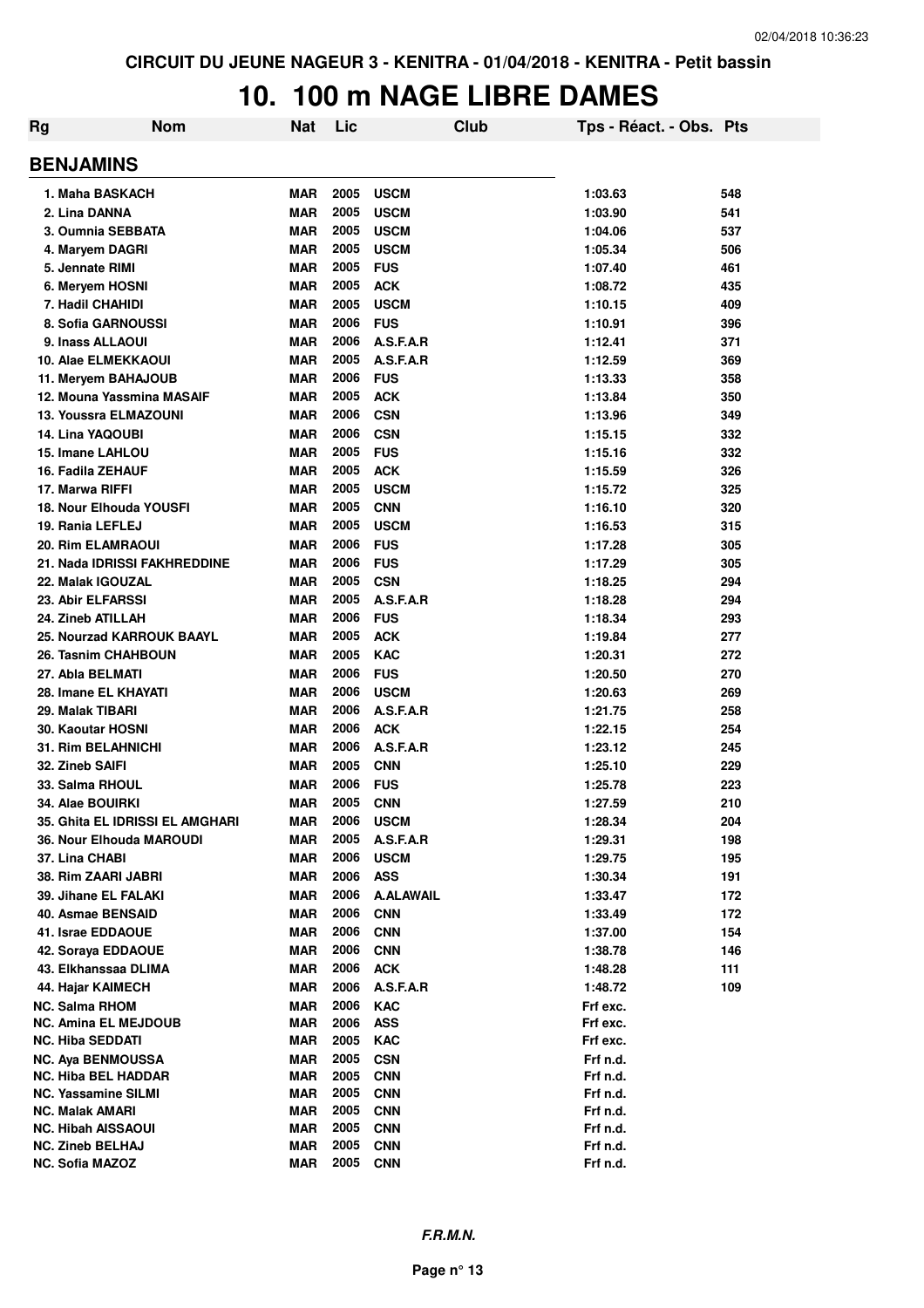## **11. 200 m NAGE LIBRE DAMES**

| Rg | <b>Nom</b>                        | Nat        | Lic  | Club             | Tps - Réact. - Obs. Pts |     |  |  |  |  |
|----|-----------------------------------|------------|------|------------------|-------------------------|-----|--|--|--|--|
|    | <b>POUSSINS</b>                   |            |      |                  |                         |     |  |  |  |  |
|    | 1. Malak MEQDAR                   | <b>MAR</b> | 2007 | <b>FUS</b>       | 2:35.12                 | 386 |  |  |  |  |
|    | 2. Nada RAGTAOUI                  | <b>MAR</b> | 2007 | <b>FUS</b>       | 2:39.88                 | 352 |  |  |  |  |
|    | 3. Nour El Houda BENSALEH         | <b>MAR</b> | 2007 | <b>FUS</b>       | 2:45.56                 | 317 |  |  |  |  |
|    | 4. Hasnae IDRISSI                 | <b>MAR</b> | 2007 | <b>USCM</b>      | 2:47.91                 | 304 |  |  |  |  |
|    | 5. Rawane SADIQUI                 | <b>MAR</b> | 2007 | <b>USCM</b>      | 2:48.09                 | 303 |  |  |  |  |
|    | <b>6. Sara BENSLETEN</b>          | <b>MAR</b> | 2007 | <b>USCM</b>      | 2:49.37                 | 296 |  |  |  |  |
|    | 7. Douaa EL YAAGOUBI              | <b>MAR</b> | 2007 | <b>USCM</b>      | 2:51.78                 | 284 |  |  |  |  |
|    | 8. Aya SEJJARI                    | <b>MAR</b> | 2008 | <b>FUS</b>       | 2:58.77                 | 252 |  |  |  |  |
|    | 9. Jannat BAYADOU                 | <b>MAR</b> | 2007 | <b>KAC</b>       | 2:59.78                 | 248 |  |  |  |  |
|    | <b>10. Hibat Allah SEMLALI</b>    | <b>MAR</b> | 2007 | <b>KAC</b>       | 3:00.91                 | 243 |  |  |  |  |
|    | <b>11. Ghita EL MOUATARIF</b>     | <b>MAR</b> | 2007 | <b>FUS</b>       | 3:05.06                 | 227 |  |  |  |  |
|    | <b>12. Malak ELBOUAZZAOUI</b>     | <b>MAR</b> | 2007 | <b>ASS</b>       | 3:13.57                 | 198 |  |  |  |  |
|    | <b>13. Rim BENARAFA</b>           | <b>MAR</b> | 2007 | <b>FUS</b>       | 3:17.09                 | 188 |  |  |  |  |
|    | <b>14. Zineb SOUALHINE</b>        | <b>MAR</b> | 2008 | <b>FUS</b>       | 3:17.38                 | 187 |  |  |  |  |
|    | 15. Sarah ARAB                    | <b>MAR</b> | 2008 | <b>USCM</b>      | 3:19.03                 | 182 |  |  |  |  |
|    | 16. Sofia Nora EL HARCHAOUI       | <b>MAR</b> | 2007 | <b>FUS</b>       | 3:19.37                 | 181 |  |  |  |  |
|    | 17. Nour El Houda MOUKHLESSE      | <b>MAR</b> | 2007 | <b>KAC</b>       | 3:20.59                 | 178 |  |  |  |  |
|    | 18. Alae BAGHOZ                   | <b>MAR</b> | 2007 | <b>A.ALAWAIL</b> | 3:21.79                 | 175 |  |  |  |  |
|    | <b>19. Lina DOUDOUH</b>           | <b>MAR</b> | 2007 | <b>A.ALAWAIL</b> | 3:23.81                 | 170 |  |  |  |  |
|    | 20. Nada ZAGRITI                  | <b>MAR</b> | 2007 | <b>ASS</b>       | 3:26.25                 | 164 |  |  |  |  |
|    | 21. Hanane DIOURI                 | <b>MAR</b> | 2007 | <b>ASS</b>       | 3:26.38                 | 164 |  |  |  |  |
|    | 22. Selma TIYAL                   | <b>MAR</b> | 2007 | A.S.F.A.R        | 3:26.75                 | 163 |  |  |  |  |
|    | 23. Maria BOUJENDAR               | <b>MAR</b> | 2008 | <b>FUS</b>       | 3:27.88                 | 160 |  |  |  |  |
|    | <b>24. Rim BOUCHIKHI</b>          | <b>MAR</b> | 2007 | A.S.F.A.R        | 3:30.06                 | 155 |  |  |  |  |
|    | 25. Rim ELADEL                    | <b>MAR</b> | 2008 | <b>ASS</b>       | 3:31.29                 | 152 |  |  |  |  |
|    | 26. Zineb BOUSSNEN                | <b>MAR</b> | 2008 | A.S.F.A.R        | 3:32.09                 | 151 |  |  |  |  |
|    | 27. Manar AICH                    | <b>MAR</b> | 2007 | <b>A.ALAWAIL</b> | 3:32.19                 | 150 |  |  |  |  |
|    | 28. Raihan MOUNA                  | <b>MAR</b> | 2007 | <b>A.ALAWAIL</b> | 3:36.65                 | 141 |  |  |  |  |
|    | 29. Malak JIRAOUI                 | <b>MAR</b> | 2007 | <b>A.ALAWAIL</b> | 3:37.31                 | 140 |  |  |  |  |
|    | <b>30. Rhita MYESSER</b>          | <b>MAR</b> | 2007 | <b>USCM</b>      | 3:38.59                 | 138 |  |  |  |  |
|    | 31. Sara BENMIMOUN                | <b>MAR</b> | 2008 | <b>CNN</b>       | 3:44.75                 | 127 |  |  |  |  |
|    | 32. Imane FAHIM                   | <b>MAR</b> | 2008 | <b>FUS</b>       | 3:44.86                 | 126 |  |  |  |  |
|    | 33. Hiba OUAHABI                  | <b>MAR</b> | 2007 | A.S.F.A.R        | 3:54.35                 | 112 |  |  |  |  |
|    | <b>34. Lina AJANA</b>             | <b>MAR</b> | 2008 | <b>ASS</b>       | 3:58.63                 | 106 |  |  |  |  |
|    | 35. Rim AQUIL                     | <b>MAR</b> | 2007 | <b>ASS</b>       | 3:59.34                 | 105 |  |  |  |  |
|    | 36. Ibtihal ZOUAKI                | <b>MAR</b> | 2007 | <b>ASS</b>       | 3:59.44                 | 105 |  |  |  |  |
|    | 37. Douae MOULOUDI                | MAR        | 2008 | <b>CNN</b>       | 4:10.50                 | 91  |  |  |  |  |
|    | 38. Safae EL GADIRI               | <b>MAR</b> | 2008 | <b>ASS</b>       | 4:14.69                 | 87  |  |  |  |  |
|    | 39. Lina FARS                     | <b>MAR</b> | 2008 | <b>A.ALAWAIL</b> | 4:18.78                 | 83  |  |  |  |  |
|    | 40. Fatima Zahra KAISSI           | <b>MAR</b> | 2007 | <b>CNK</b>       | 4:22.97                 | 79  |  |  |  |  |
|    | 41. Malak EL KHARRAZ              | <b>MAR</b> | 2007 | <b>A.ALAWAIL</b> | 5:09.97                 | 48  |  |  |  |  |
|    | <b>NC. Lina BOULBOUA</b>          | <b>MAR</b> | 2008 | <b>A.ALAWAIL</b> | Frf exc.                |     |  |  |  |  |
|    | <b>NC. Narjiss LACHKER HIDARA</b> | <b>MAR</b> | 2007 | <b>FUS</b>       | Frf n.d.                |     |  |  |  |  |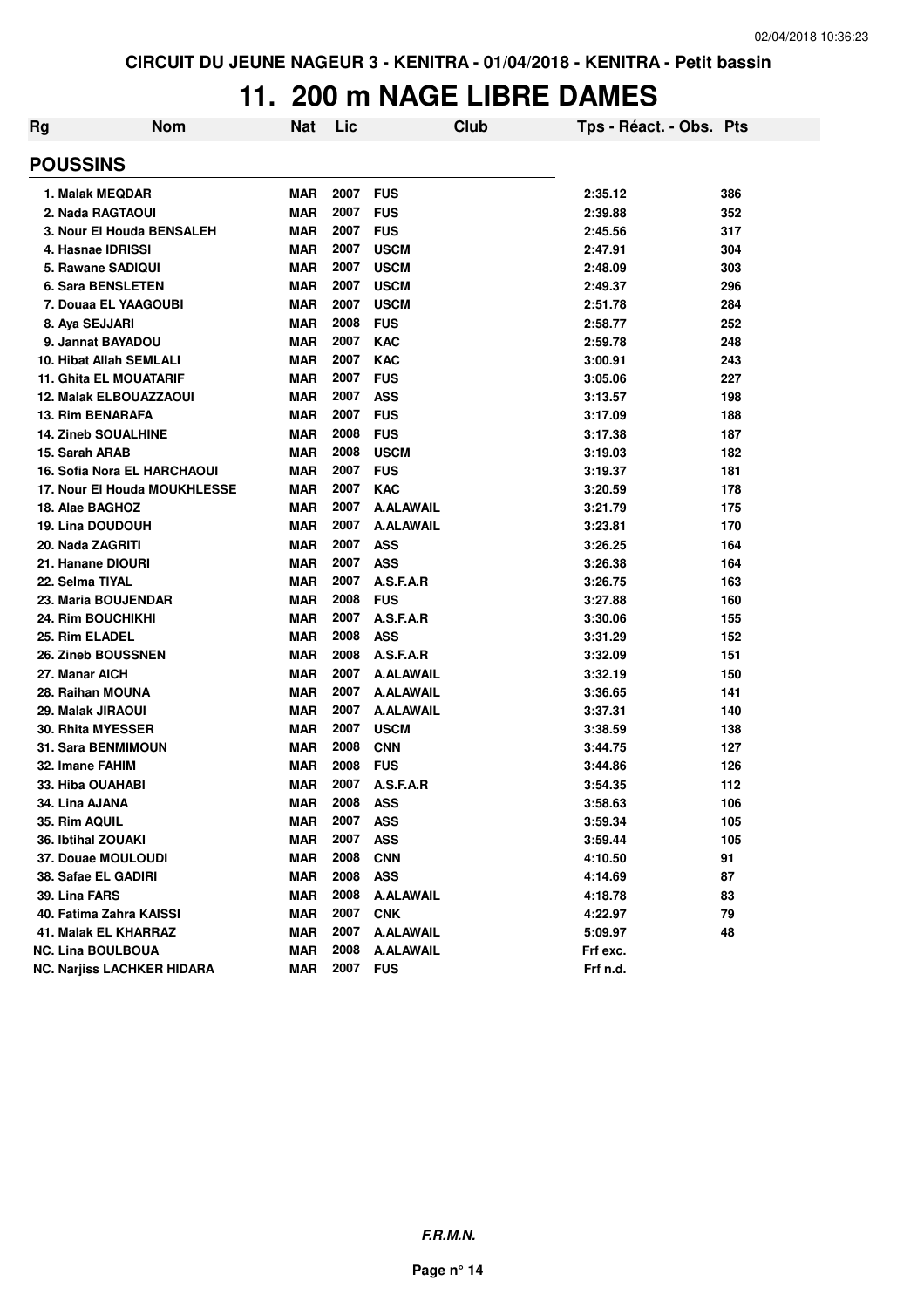## **12. 50 m NAGE LIBRE MESSIEURS**

| Rg                                               | <b>Nom</b>                        | <b>Nat</b>               | Lic          | Club                     | Tps - Réact. - Obs. Pts |            |  |  |
|--------------------------------------------------|-----------------------------------|--------------------------|--------------|--------------------------|-------------------------|------------|--|--|
| <b>POUSSINS</b>                                  |                                   |                          |              |                          |                         |            |  |  |
| 1. Akram SAADANI                                 |                                   | MAR                      | 2008         | <b>USCM</b>              | 33.75                   | 237        |  |  |
| 2. Zaid ZNAIDI                                   |                                   | <b>MAR</b>               | 2007         | <b>USCM</b>              | 33.87                   | 235        |  |  |
| 3. Adib BOUAYAD                                  |                                   | <b>MAR</b>               | 2007         | <b>USCM</b>              | 34.22                   | 228        |  |  |
|                                                  | 4. Mohamed Naji TOUIMI BENJELLOUN | <b>MAR</b>               | 2007         | <b>ASS</b>               | 34.56                   | 221        |  |  |
| 5. Sami EL ANOUAR                                |                                   | <b>MAR</b>               | 2007         | <b>USCM</b>              | 34.72                   | 218        |  |  |
| 6. Mohammed ELOTMANY                             |                                   | <b>MAR</b>               | 2007         | <b>CNN</b>               | 34.78                   | 217        |  |  |
| 7. Hamza SAMTI                                   |                                   | <b>MAR</b>               | 2007         | <b>USCM</b>              | 35.10                   | 211        |  |  |
| <b>8. Omar EL AMRAOUI</b>                        |                                   | <b>MAR</b>               | 2007         | <b>USCM</b>              | 35.20                   | 209        |  |  |
| 9. Youssef GABOUNE                               |                                   | <b>MAR</b>               | 2007         | <b>FUS</b>               | 35.43                   | 205        |  |  |
| 10. Noamane EL MECHRAFI                          |                                   | <b>MAR</b>               | 2008         | <b>USCM</b>              | 35.82                   | 199        |  |  |
| 11. Mohamed Ayoub OUADI                          |                                   | <b>MAR</b>               | 2007         | <b>ASS</b>               | 36.10                   | 194        |  |  |
| 12. Amir FAEDDA                                  |                                   | <b>MAR</b>               | 2007         | <b>FUS</b>               | 36.81                   | 183        |  |  |
| 13. Hamza EL MKHENTAR                            |                                   | <b>MAR</b>               | 2007         | <b>USCM</b>              | 36.97                   | 181        |  |  |
| 14. Mohammed Reda LACHGAR                        |                                   | <b>MAR</b>               | 2007         | <b>CSN</b>               | 37.12                   | 178        |  |  |
| <b>15. Ahmed EL HARRAK</b>                       |                                   | <b>MAR</b>               | 2008         | <b>CNN</b>               | 37.25                   | 176        |  |  |
| <b>16. Fadi GHOUDANE</b>                         |                                   | <b>MAR</b>               | 2008         | <b>CSN</b>               | 37.62                   | 171        |  |  |
| 17. Youssef KAMAL                                |                                   | <b>MAR</b>               | 2007         | <b>FUS</b>               | 37.97                   | 167        |  |  |
| <b>18. Amine IDRISSI FAKHREDDINE</b>             |                                   | <b>MAR</b>               | 2008         | <b>FUS</b>               | 38.66                   | 158        |  |  |
| 19. Jad NOUIRA                                   |                                   | <b>MAR</b>               | 2008         | <b>USCM</b>              | 38.81                   | 156        |  |  |
| 20. Rayane ELMAZOUNI                             |                                   | <b>MAR</b>               | 2008         | <b>CSN</b>               | 38.85                   | 155        |  |  |
| 21. Yahia LAAREJ                                 |                                   | <b>MAR</b>               | 2008         | <b>FUS</b>               | 38.86                   | 155        |  |  |
| 22. Mohamed Taha OBILAT                          |                                   | <b>MAR</b>               | 2007         | <b>CSN</b>               | 39.19                   | 151        |  |  |
| 23. Abdellah NOUMA<br>23. Walid Mohammed ELBACHA |                                   | <b>MAR</b>               | 2008<br>2008 | <b>FUS</b>               | 39.38                   | 149        |  |  |
| 25. Amine BENAHMED                               |                                   | <b>MAR</b><br><b>MAR</b> | 2008         | <b>FUS</b><br><b>FUS</b> | 39.38                   | 149        |  |  |
| 26. Mourad LAQLIOUAL                             |                                   | <b>MAR</b>               | 2008         | <b>CNN</b>               | 39.90<br>40.00          | 143<br>142 |  |  |
| 27. Anas MADANI                                  |                                   | <b>MAR</b>               | 2007         | A.S.F.A.R                | 40.13                   | 141        |  |  |
| 28. Ilias BALAFREJ                               |                                   | <b>MAR</b>               | 2008         | <b>FUS</b>               | 40.32                   | 139        |  |  |
| 29. Hatim YAMOUNE                                |                                   | <b>MAR</b>               | 2007         | <b>CSN</b>               | 40.78                   | 134        |  |  |
| <b>30. Tarik ZEHAUF</b>                          |                                   | <b>MAR</b>               | 2007         | <b>ACK</b>               | 40.88                   | 133        |  |  |
| <b>31. Youssef ALAMI</b>                         |                                   | <b>MAR</b>               | 2007         | <b>A.ALAWAIL</b>         | 41.50                   | 127        |  |  |
| 32. Assaad Taha SEYAR                            |                                   | <b>MAR</b>               | 2007         | <b>ASS</b>               | 41.78                   | 125        |  |  |
| 33. Ali BOURICH                                  |                                   | MAR                      | 2008         | A.S.F.A.R                | 42.15                   | 122        |  |  |
| 34. Jad TNEAMOU                                  |                                   | <b>MAR</b>               | 2007         | <b>CSN</b>               | 42.41                   | 119        |  |  |
| 35. Mohamed Amine AHAITAF                        |                                   | MAR                      | 2007         | <b>A.ALAWAIL</b>         | 42.62                   | 118        |  |  |
| 36. Adam ELFAHSSI                                |                                   | MAR                      | 2007         | <b>FUS</b>               | 42.65                   | 117        |  |  |
| 37. Adnane AGNAOU                                |                                   | <b>MAR</b>               | 2008         | <b>USCM</b>              | 42.84                   | 116        |  |  |
| 38. Nasser ZOUR                                  |                                   | <b>MAR</b>               | 2007         | A.S.F.A.R                | 43.25                   | 113        |  |  |
| 39. Othmane ACHIBANE                             |                                   | <b>MAR</b>               | 2007         | <b>CNN</b>               | 43.28                   | 112        |  |  |
| 40. Rayane BARAKAT                               |                                   | <b>MAR</b>               | 2008         | <b>CNN</b>               | 43.38                   | 112        |  |  |
| <b>41. Youssef MOUSSALIM</b>                     |                                   | <b>MAR</b>               | 2007         | <b>ASS</b>               | 43.43                   | 111        |  |  |
| 42. Haytam BARAKAT                               |                                   | <b>MAR</b>               | 2007         | <b>ASS</b>               | 43.68                   | 109        |  |  |
| <b>42. Ali EL HASSANI</b>                        |                                   | <b>MAR</b>               | 2007         | <b>FUS</b>               | 43.68                   | 109        |  |  |
| 42. Taha EL HASSANI                              |                                   | <b>MAR</b>               | 2008         | <b>FUS</b>               | 43.68                   | 109        |  |  |
| 45. Hamza BOUNAJMA                               |                                   | <b>MAR</b>               | 2008         | <b>USCM</b>              | 43.69                   | 109        |  |  |
| 46. Yassine HAJRI                                |                                   | <b>MAR</b>               | 2008         | <b>CSN</b>               | 43.88                   | 108        |  |  |
| 47. Omar EL AMRANI                               |                                   | <b>MAR</b>               | 2007         | <b>FUS</b>               | 44.47                   | 103        |  |  |
| 48. Saad Aymane CHLIHI                           |                                   | <b>MAR</b>               | 2007         | <b>FUS</b>               | 44.60                   | 103        |  |  |
| 49. Khalil BENAMAR                               |                                   | <b>MAR</b>               | 2008         | <b>USCM</b>              | 44.69                   | 102        |  |  |
| 50. Anas KETTANI                                 |                                   | <b>MAR</b>               | 2008         | <b>FUS</b>               | 44.75                   | 102        |  |  |
| 51. Hamza LAASKRI                                |                                   | <b>MAR</b>               | 2008         | <b>KAC</b>               | 44.84                   | 101        |  |  |
| 52. Khalil Ibrahim OUHAMMOU                      |                                   | <b>MAR</b>               | 2008         | <b>CNN</b>               | 44.98                   | 100        |  |  |
| 53. Ismail MOUSTAHSSINE                          |                                   | <b>MAR</b>               | 2007         | <b>FUS</b>               | 45.00                   | 100        |  |  |
| 54. Nezar AIT ALI                                |                                   | <b>MAR</b>               | 2008         | <b>CNN</b>               | 45.07                   | 99         |  |  |
| 55. Fahd JENNANE                                 |                                   | <b>MAR</b>               | 2007         | A.S.F.A.R                | 45.25                   | 98         |  |  |
| 56. Bachir BEN SEGHIR                            |                                   | <b>MAR</b>               | 2008         | A.S.F.A.R                | 45.69                   | 95         |  |  |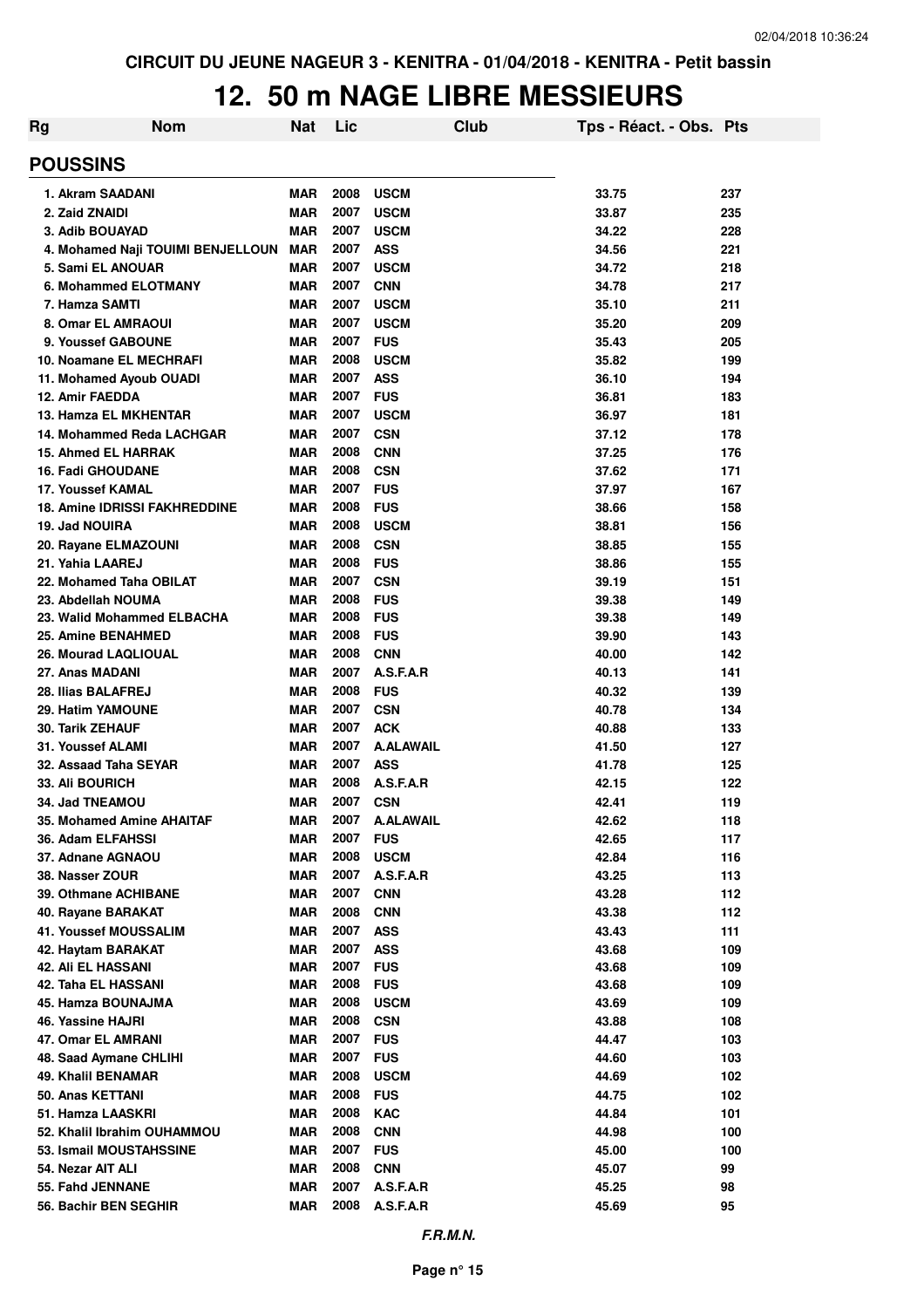# **12. 50 m NAGE LIBRE MESSIEURS**

| Rg | <b>Nom</b>                        | <b>Nat</b> | <b>Lic</b> | Club             | Tps - Réact. - Obs. Pts |    |
|----|-----------------------------------|------------|------------|------------------|-------------------------|----|
|    | <b>POUSSINS</b>                   |            |            |                  |                         |    |
|    | 57. Haytham MEFTAHI               | <b>MAR</b> | 2008       | <b>CSN</b>       | 45.78                   | 95 |
|    | 58. Hassan BEN SLETEN             | <b>MAR</b> | 2008       | <b>USCM</b>      | 45.90                   | 94 |
|    | 59. Saad ALOUACH                  | <b>MAR</b> | 2007       | <b>ASS</b>       | 46.00                   | 93 |
|    | 60. Saad TAOURTI                  | <b>MAR</b> | 2008       | A.S.F.A.R        | 46.25                   | 92 |
|    | 61. Mohammed Taha MAROUDI         | <b>MAR</b> | 2008       | A.S.F.A.R        | 46.41                   | 91 |
|    | 62. Ahmed Bachir ECHOUAIBI        | <b>MAR</b> | 2008       | <b>KAC</b>       | 46.78                   | 89 |
|    | 63. Taha EL HADDAD                | <b>MAR</b> | 2008       | <b>CSN</b>       | 47.10                   | 87 |
|    | 64. Mohamed Yasser KARBAL         | <b>MAR</b> | 2008       | A.S.F.A.R        | 48.65                   | 79 |
|    | 65. Asad OUAMALICH                | <b>MAR</b> | 2008       | <b>KAC</b>       | 48.90                   | 78 |
|    | 66. Mohamed Said BENELHADJ        | <b>MAR</b> | 2008       | <b>ACK</b>       | 49.31                   | 76 |
|    | 67. Iyad BOUKIR                   | <b>MAR</b> | 2008       | <b>IRT</b>       | 49.50                   | 75 |
|    | 68. Mohammed BEKOURI              | <b>MAR</b> | 2008       | <b>IRT</b>       | 50.03                   | 73 |
|    | 69. Amine EL FASSI HALFAOUI       | <b>MAR</b> | 2008       | <b>A.ALAWAIL</b> | 50.78                   | 69 |
|    | 69. Sabir FARS                    | <b>MAR</b> | 2007       | <b>A.ALAWAIL</b> | 50.78                   | 69 |
|    | 71. Mohamed Ziyad GHRIMA          | <b>MAR</b> | 2008       | <b>ACK</b>       | 52.00                   | 65 |
|    | 72. Mohamed Rayane ECH CHAJIY     | <b>MAR</b> | 2007       | A.S.F.A.R        | 53.22                   | 60 |
|    | <b>73. Youssef ABBAR</b>          | <b>MAR</b> | 2008       | <b>CNK</b>       | 55.91                   | 52 |
|    | 74. Ayoub FARID                   | <b>MAR</b> | 2008       | A.S.F.A.R        | 57.53                   | 48 |
|    | <b>NC. Mohamed NAIL</b>           | <b>MAR</b> | 2008       | <b>CNN</b>       | Frf n.d.                |    |
|    | <b>NC. Wassim AIT BELHOUSSEIN</b> | <b>MAR</b> | 2007       | <b>CNN</b>       | Frf n.d.                |    |
|    | <b>NC. Yahya KHATORI</b>          | <b>MAR</b> | 2008       | <b>CNN</b>       | Frf n.d.                |    |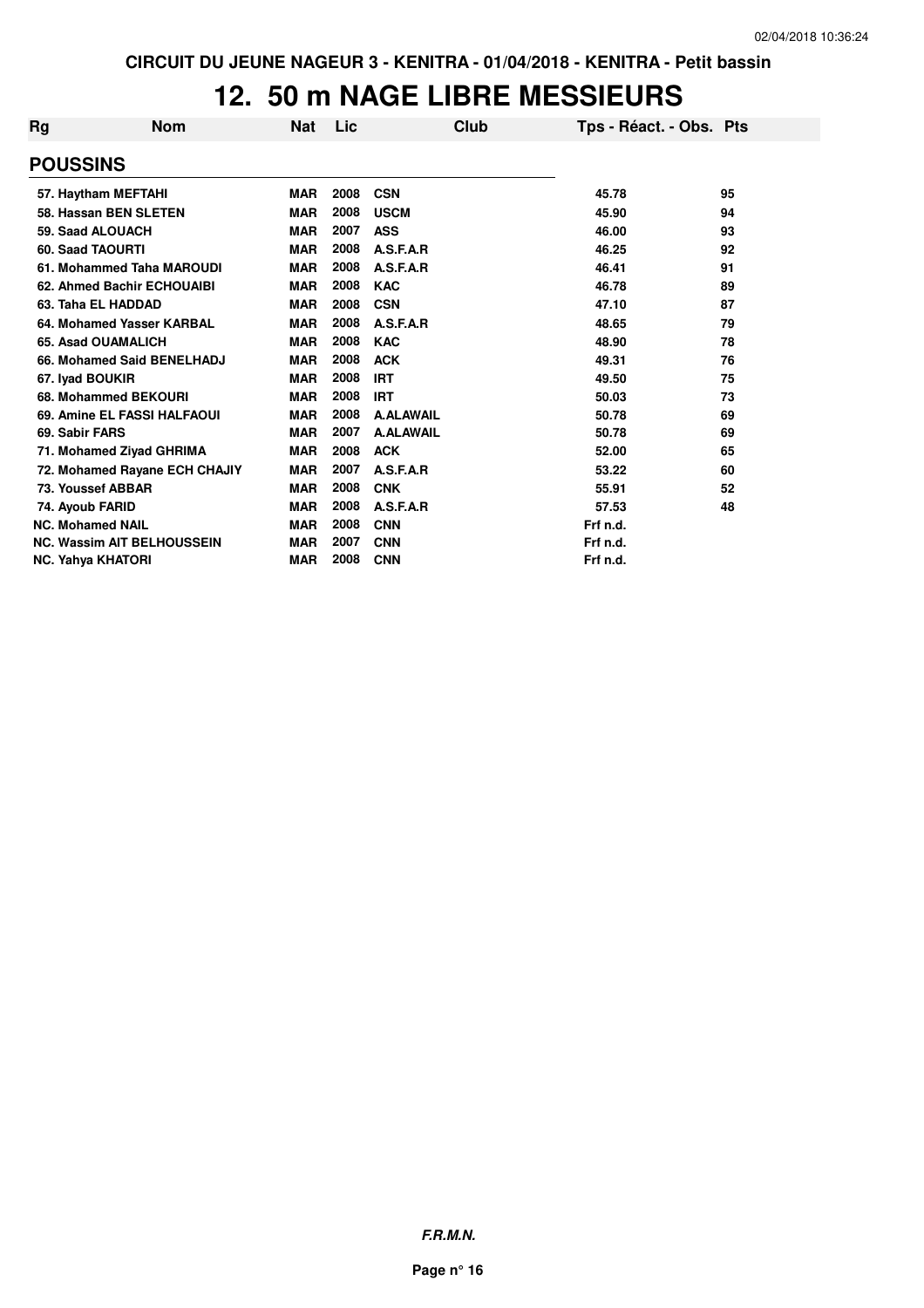## **13. 100 m BRASSE MESSIEURS**

| Rg | <b>Nom</b>                                                 | Nat                      | Lic          |                          | Club | Tps - Réact. - Obs. Pts |        |  |  |  |
|----|------------------------------------------------------------|--------------------------|--------------|--------------------------|------|-------------------------|--------|--|--|--|
|    | <b>BENJAMINS</b>                                           |                          |              |                          |      |                         |        |  |  |  |
|    | 1. Mohamed Sami ZEMZAMI                                    | <b>MAR</b>               | 2005         | <b>USCM</b>              |      | 1:21.13                 | 374    |  |  |  |
|    | 2. Adam BOURZINE                                           | <b>MAR</b>               | 2005         | <b>USCM</b>              |      | 1:24.84                 | 327    |  |  |  |
|    | 3. Ayman BOUCETTA                                          | <b>MAR</b>               | 2005         | <b>CNN</b>               |      | 1:26.19                 | 312    |  |  |  |
|    | 4. Hamza KAMAL                                             | <b>MAR</b>               | 2006         | <b>USCM</b>              |      | 1:26.22                 | 311    |  |  |  |
|    | 5. Akram NEJJAR                                            | <b>MAR</b>               | 2006         | <b>USCM</b>              |      | 1:27.25                 | 300    |  |  |  |
|    | 6. Yassine SEBBATA                                         | <b>MAR</b>               | 2006         | <b>ASS</b>               |      | 1:28.39                 | 289    |  |  |  |
|    | 7. Jad KHERBOUCHE                                          | <b>MAR</b>               | 2006         | <b>ACK</b>               |      | 1:30.47                 | 269    |  |  |  |
|    | 8. Sami KASMI                                              | <b>MAR</b>               | 2005         | <b>FUS</b>               |      | 1:31.56                 | 260    |  |  |  |
|    | 9. Ilyass BERRADA                                          | <b>MAR</b>               | 2005         | <b>FUS</b>               |      | 1:39.31                 | 204    |  |  |  |
|    | 10. Yahya TOURABI                                          | <b>MAR</b>               | 2005         | <b>FUS</b>               |      | 1:39.41                 | 203    |  |  |  |
|    | 11. Hamza FILALI                                           | <b>MAR</b>               | 2006         | <b>USCM</b>              |      | 1:40.97                 | 194    |  |  |  |
|    | <b>12. Ahmed AIT BARGACH</b>                               | <b>MAR</b>               | 2005         | <b>ASS</b>               |      | 1:41.47                 | 191    |  |  |  |
|    | 13. Hassan ELALAMI                                         | <b>MAR</b>               | 2006         | <b>FUS</b>               |      | 1:41.56                 | 190    |  |  |  |
|    | <b>14. Omar BOUGOTAYA</b>                                  | <b>MAR</b>               | 2006         | A.S.F.A.R                |      | 1:44.78                 | 173    |  |  |  |
|    | 15. Rayane ZOUR                                            | <b>MAR</b>               | 2005         | A.S.F.A.R                |      | 1:45.87                 | 168    |  |  |  |
|    | <b>16. Mohammed ELHARRAK</b>                               | <b>MAR</b>               | 2006         | <b>ASS</b>               |      | 1:47.84                 | 159    |  |  |  |
|    | 17. Mohamed Yahya HOUSNI                                   | MAR                      | 2006         | <b>ACK</b>               |      | 1:49.04                 | 154    |  |  |  |
|    | 18. Aymane BERRAHMA                                        | MAR                      | 2005         | <b>ASS</b>               |      | 1:49.96                 | 150    |  |  |  |
|    | <b>19. Youssef OUTAHAJALA</b>                              | <b>MAR</b>               | 2006         | <b>CNN</b>               |      | 1:52.53                 | 140    |  |  |  |
|    | <b>20. Younes OUTAHAJALA</b>                               | <b>MAR</b>               | 2006         | <b>CNN</b>               |      |                         |        |  |  |  |
|    |                                                            |                          |              |                          |      | 1:54.75                 | 132    |  |  |  |
|    | 21. Chihab CHAHABOUN                                       | <b>MAR</b>               | 2006         | <b>KAC</b>               |      | 1:55.44                 | 129    |  |  |  |
|    | 22. Wael KABIRI                                            | <b>MAR</b>               | 2005         | <b>ASS</b>               |      | 1:56.16                 | 127    |  |  |  |
|    | 23. Aymane AJANA                                           | <b>MAR</b>               | 2006         | <b>ASS</b>               |      | 1:57.53                 | 123    |  |  |  |
|    | 24. Zakaria FATIH                                          | <b>MAR</b>               | 2006         | A.S.F.A.R                |      | 1:57.56                 | 122    |  |  |  |
|    | 25. Ryad MALKI                                             | <b>MAR</b>               | 2006         | <b>CNN</b>               |      | 1:57.75                 | 122    |  |  |  |
|    | 26. Mohamed SAHTARI                                        | <b>MAR</b>               | 2005         | <b>KAC</b>               |      | 1:59.88                 | 115    |  |  |  |
|    | 27. Mohammed ELHACHEMI                                     | <b>MAR</b>               | 2006         | <b>ASS</b>               |      | 2:01.06                 | 112    |  |  |  |
|    | 28. Yassine MIFTAH                                         | <b>MAR</b>               | 2006         | <b>CNN</b>               |      | 2:01.43                 | 111    |  |  |  |
|    | 29. Ilyas CHAKKOURI                                        | <b>MAR</b>               | 2006         | <b>A.ALAWAIL</b>         |      | 2:02.94                 | 107    |  |  |  |
|    | 30. Adnan AHRRAM                                           | <b>MAR</b>               | 2006         | <b>A.ALAWAIL</b>         |      | 2:04.50                 | 103    |  |  |  |
|    | 31. Adam LAHDAID                                           | <b>MAR</b>               | 2006         | <b>CNN</b>               |      | 2:08.78                 | 93     |  |  |  |
|    | <b>32. BAKR THAMI ALAMI</b>                                | <b>MAR</b>               | 2006         | <b>USCM</b>              |      | 2:10.85                 | 89     |  |  |  |
|    | 33. Aymen BECHTER                                          | <b>MAR</b>               | 2006         | <b>CSN</b>               |      | 2:11.00                 | 88     |  |  |  |
|    | 34. Bilal NOUIGA                                           | <b>MAR</b>               | 2005         | <b>CNK</b>               |      | 2:22.40                 | 69     |  |  |  |
|    | 35. Mohamed Ziyad BOUTALEB                                 | <b>MAR</b>               | 2006         | <b>ASS</b>               |      | 2:23.62                 | 67     |  |  |  |
|    | NC. Rayane RHAZI                                           | <b>MAR</b>               | 2006         | <b>ACK</b>               |      | Frf n.d.                |        |  |  |  |
|    | <b>NC. Sami LAMRHARI</b>                                   | <b>MAR</b>               | 2006         | <b>ACK</b>               |      | Frf n.d.                |        |  |  |  |
|    | <b>NC. Mohamed Souhail ABBOUD</b>                          | <b>MAR</b>               | 2005         | <b>ASS</b>               |      | Frf n.d.                |        |  |  |  |
|    | <b>NC. Anas QEFFAF</b>                                     | <b>MAR</b>               | 2005         | <b>CSN</b>               |      | Frf n.d.                |        |  |  |  |
|    | <b>NC. Hamza FOUKAHY</b>                                   | <b>MAR</b>               | 2006         | <b>FUS</b>               |      | Frf n.d.                |        |  |  |  |
|    | <b>NC. Omar MOUMINA</b>                                    | <b>MAR</b>               | 2006         | <b>FUS</b>               |      | Frf n.d.                |        |  |  |  |
|    | <b>NC. Jade KISSAMI</b>                                    | <b>MAR</b>               | 2006         | <b>FUS</b>               |      | Frf n.d.                |        |  |  |  |
|    | <b>NC. Mehdi REFFASS</b>                                   | <b>MAR</b>               | 2005<br>2006 | <b>CNN</b>               |      | Frf n.d.                |        |  |  |  |
|    | <b>NC. Houmam IALLATEN</b>                                 | <b>MAR</b>               |              | <b>CNN</b>               |      | Frf n.d.                |        |  |  |  |
|    | <b>NC. Ahmed Amine DAHMANI</b>                             | <b>MAR</b>               | 2006<br>2006 | <b>A.ALAWAIL</b>         |      | Dsq VI                  | 0      |  |  |  |
|    | <b>NC. Reda NADIR</b><br><b>NC. Mohamed Souhaib NOUIGA</b> | <b>MAR</b><br><b>MAR</b> | 2006         | <b>ASS</b>               |      | Dsq VI                  | 0      |  |  |  |
|    | <b>NC. Youssef EL HARRAK</b>                               | <b>MAR</b>               | 2005         | <b>CNK</b><br><b>CNN</b> |      | Dsq VI<br>Dsq VI        | 0<br>0 |  |  |  |
|    | NC. Rayane AIT ALI                                         | <b>MAR</b>               | 2006         | <b>CNN</b>               |      | Dsq VI                  | 0      |  |  |  |
|    |                                                            |                          |              |                          |      |                         |        |  |  |  |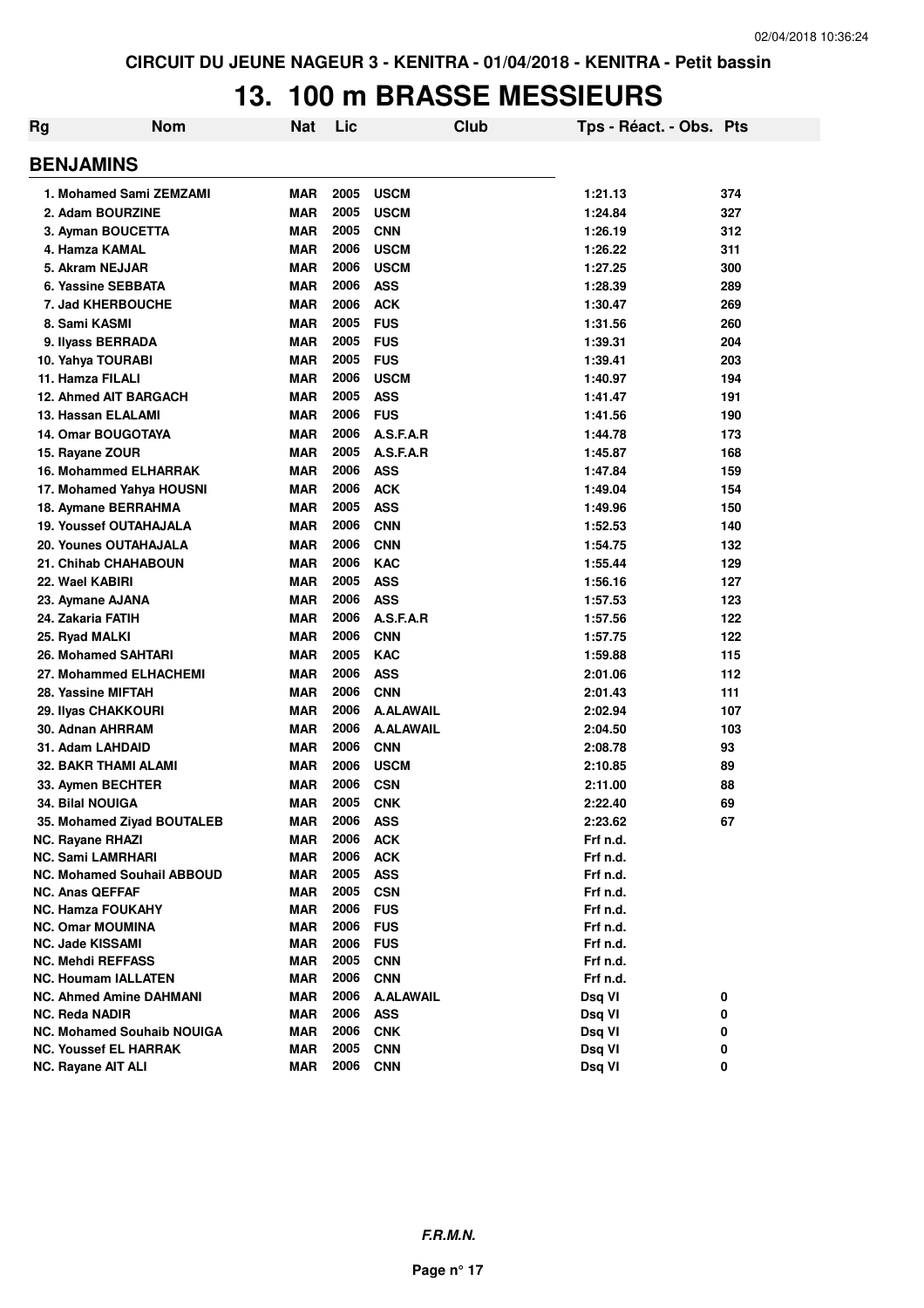### **14. 50 m BRASSE DAMES**

| Rg                                            | <b>Nom</b> | <b>Nat</b>               | Lic          |                          | <b>Club</b> | Tps - Réact. - Obs. Pts |            |  |
|-----------------------------------------------|------------|--------------------------|--------------|--------------------------|-------------|-------------------------|------------|--|
| <b>POUSSINS</b>                               |            |                          |              |                          |             |                         |            |  |
| 1. Malak MEQDAR                               |            | <b>MAR</b>               | 2007         | <b>FUS</b>               |             | 44.44                   | 302        |  |
| 2. Nada RAGTAOUI                              |            | <b>MAR</b>               | 2007         | <b>FUS</b>               |             | 45.25                   | 286        |  |
| 3. Majdouline NIHOU                           |            | <b>MAR</b>               | 2007         | <b>CNN</b>               |             | 45.69                   | 278        |  |
| 4. Sara BENSLETEN                             |            | <b>MAR</b>               | 2007         | <b>USCM</b>              |             | 46.15                   | 270        |  |
| 5. Nour El Houda BENSALEH                     |            | <b>MAR</b>               | 2007         | <b>FUS</b>               |             | 47.59                   | 246        |  |
| 6. Hiba BOULKHEIR                             |            | <b>MAR</b>               | 2007         | <b>KAC</b>               |             | 48.03                   | 239        |  |
| 7. Aya SEJJARI                                |            | <b>MAR</b>               | 2008         | <b>FUS</b>               |             | 48.91                   | 227        |  |
| 8. Nada ZAGRITI                               |            | <b>MAR</b>               | 2007         | <b>ASS</b>               |             | 48.99                   | 226        |  |
| 8. Rim BENARAFA                               |            | <b>MAR</b>               | 2007         | <b>FUS</b>               |             | 48.99                   | 226        |  |
| 10. Rim ELADEL                                |            | <b>MAR</b>               | 2008         | <b>ASS</b>               |             | 49.56                   | 218        |  |
| <b>11. Ghita EL MOUATARIF</b>                 |            | <b>MAR</b>               | 2007         | <b>FUS</b>               |             | 49.63                   | 217        |  |
| <b>12. Hiba GUENDOUF</b>                      |            | <b>MAR</b>               | 2008         | <b>KAC</b>               |             | 50.65                   | 204        |  |
| 13. Hiba LAHLIMI                              |            | <b>MAR</b>               | 2007         | <b>ACK</b>               |             | 51.31                   | 196        |  |
| <b>14. Hibat Allah SEMLALI</b>                |            | MAR                      | 2007<br>2007 | <b>KAC</b><br><b>KAC</b> |             | 52.31                   | 185        |  |
| <b>15. Nour El Houda MOUKHLESSE</b>           |            | MAR                      | 2008         | <b>ASS</b>               |             | 52.37                   | 185        |  |
| 16. Lina AJANA<br>17. Sofia Nora EL HARCHAOUI |            | <b>MAR</b><br>MAR        | 2007         | <b>FUS</b>               |             | 52.44<br>53.13          | 184<br>177 |  |
| <b>18. Malak ELBOUAZZAOUI</b>                 |            | MAR                      | 2007         | <b>ASS</b>               |             | 53.31                   | 175        |  |
| <b>19. Maria BOUJENDAR</b>                    |            | <b>MAR</b>               | 2008         | <b>FUS</b>               |             | 53.53                   | 173        |  |
| 20. Fairouz BENAJJI                           |            | <b>MAR</b>               | 2007         | IRT                      |             | 53.75                   | 171        |  |
| 21. Sundus ALHAMAD                            |            | <b>MAR</b>               | 2007         | <b>KAC</b>               |             | 54.44                   | 164        |  |
| <b>22. Nour ENNAMIRI</b>                      |            | <b>MAR</b>               | 2007         | <b>KAC</b>               |             | 54.53                   | 163        |  |
| 23. Hanane DIOURI                             |            | <b>MAR</b>               | 2007         | <b>ASS</b>               |             | 54.84                   | 161        |  |
| 24. Rachida KIDAYE                            |            | <b>MAR</b>               | 2007         | <b>CNN</b>               |             | 55.22                   | 157        |  |
| 25. Israe HOUSNI                              |            | <b>MAR</b>               | 2008         | <b>ACK</b>               |             | 56.10                   | 150        |  |
| <b>26. Zineb SOUALHINE</b>                    |            | <b>MAR</b>               | 2008         | <b>FUS</b>               |             | 56.28                   | 149        |  |
| 27. Rhita MYESSER                             |            | <b>MAR</b>               | 2007         | <b>USCM</b>              |             | 56.84                   | 144        |  |
| 28. Hiba HADDAD                               |            | <b>MAR</b>               | 2008         | <b>ASS</b>               |             | 57.56                   | 139        |  |
| 29. Raihan MOUNA                              |            | <b>MAR</b>               | 2007         | <b>A.ALAWAIL</b>         |             | 57.57                   | 139        |  |
| 30. Yasmine EL HAJJI                          |            | <b>MAR</b>               | 2007         | <b>CNN</b>               |             | 57.65                   | 138        |  |
| 31. Jannat BAYADOU                            |            | <b>MAR</b>               | 2007         | <b>KAC</b>               |             | 57.72                   | 138        |  |
| 32. Roaa BENGUEDDOUR                          |            | <b>MAR</b>               | 2007         | <b>ACK</b>               |             | 57.93                   | 136        |  |
| 33. Fatima Zahra KAISSI                       |            | <b>MAR</b>               | 2007         | <b>CNK</b>               |             | 57.94                   | 136        |  |
| 34. Yassmina IZOUGAGHEN                       |            | MAR                      | 2007         | <b>CNN</b>               |             | 58.12                   | 135        |  |
| 35. Salma SAIFI                               |            | <b>MAR</b>               | 2007         | <b>CNN</b>               |             | 58.56                   | 132        |  |
| <b>36. Zineb KHARMICH</b>                     |            | <b>MAR</b>               | 2007         | <b>CNN</b>               |             | 58.63                   | 131        |  |
| 37. Nada LAMAIZI                              |            | <b>MAR</b>               | 2008         | <b>CSN</b>               |             | 58.82                   | 130        |  |
| 38. Ibtihal ZOUAKI                            |            | <b>MAR</b>               | 2007         | <b>ASS</b>               |             | 58.84                   | 130        |  |
| 39. Selma TIYAL                               |            | <b>MAR</b>               | 2007         | A.S.F.A.R                |             | 59.09                   | 128        |  |
| <b>40. Aroua MESKINE</b>                      |            | <b>MAR</b>               | 2008         | <b>KAC</b>               |             | 59.78                   | 124        |  |
| 41. Nour HANZAZI                              |            | <b>MAR</b>               | 2008         | A.S.F.A.R                |             | 1:00.00                 | 123        |  |
| 42. Ranya IBNOUHSEINE                         |            | <b>MAR</b>               | 2008         | A.S.F.A.R                |             | 1:00.31                 | 121        |  |
| 43. Alae BAGHOZ                               |            | <b>MAR</b>               | 2007         | <b>A.ALAWAIL</b>         |             | 1:01.06                 | 116        |  |
| 44. Ichrak RATMA                              |            | <b>MAR</b>               | 2007         | <b>CNN</b>               |             | 1:01.20                 | 115        |  |
| <b>45. Khawla ACHIBANE</b>                    |            | <b>MAR</b>               | 2008         | <b>CNN</b>               |             | 1:01.28                 | 115        |  |
| 46. Nouhaila ANEB                             |            | <b>MAR</b>               | 2008         | <b>KAC</b>               |             | 1:01.41                 | 114        |  |
| 47. Ghita ELKHADIR                            |            | <b>MAR</b>               | 2007         | <b>KAC</b>               |             | 1:01.44                 | 114        |  |
| 48. Israe ELHAJOUI                            |            | <b>MAR</b>               | 2007         | A.S.F.A.R                |             | 1:01.84                 | 112        |  |
| 49. Rime EL BAROUDI                           |            | <b>MAR</b>               | 2008         | A.S.F.A.R                |             | 1:03.84                 | 102        |  |
| 50. Sara BENMIMOUN                            |            | <b>MAR</b>               | 2008<br>2008 | <b>CNN</b>               |             | 1:04.12                 | 100        |  |
| 51. Amal HAMMOUGUA<br>52. Zineb BOUSSNEN      |            | <b>MAR</b><br><b>MAR</b> | 2008         | <b>CSN</b>               |             | 1:04.72                 | 98<br>88   |  |
| 53. Nour EL MEKAOUI                           |            | <b>MAR</b>               | 2008         | A.S.F.A.R<br>A.S.F.A.R   |             | 1:07.04                 | 86         |  |
| 54. Lina BENMIMOUN                            |            | <b>MAR</b>               | 2008         | <b>CNN</b>               |             | 1:07.57                 | 79         |  |
| 55. Douae MOULOUDI                            |            | <b>MAR</b>               | 2008         | <b>CNN</b>               |             | 1:09.35<br>1:10.22      | 76         |  |
| 56. Safae EL GADIRI                           |            | <b>MAR</b>               | 2008         | <b>ASS</b>               |             | 1:11.72                 | 72         |  |
|                                               |            |                          |              |                          |             |                         |            |  |